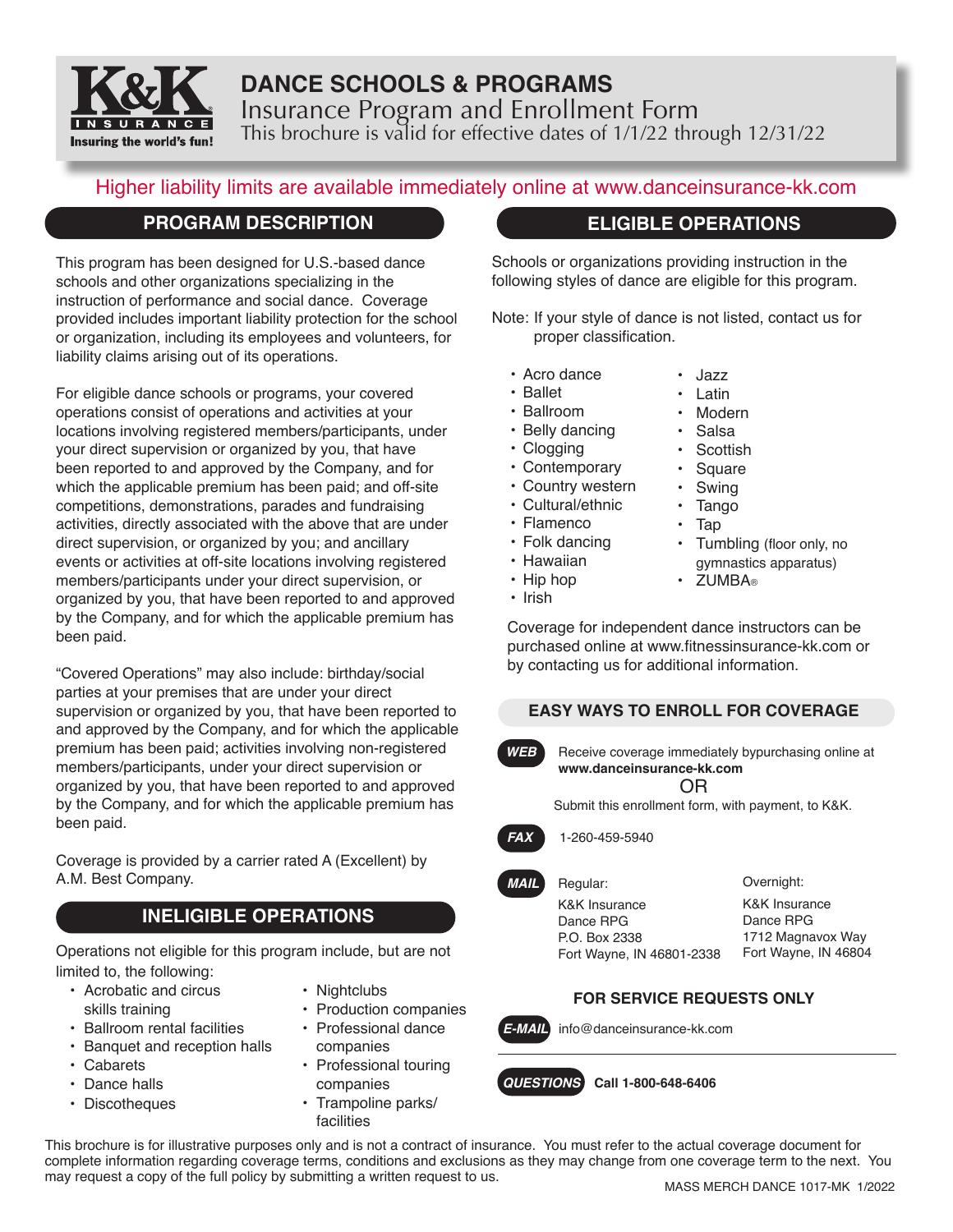| UUVLIIAULU AND LIIIII IJ<br>Higher liability limits are available immediately online at www.danceinsurance-kk.com |                      |                      |  |  |  |
|-------------------------------------------------------------------------------------------------------------------|----------------------|----------------------|--|--|--|
| <b>Coverages</b>                                                                                                  | <b>Option 1</b>      | <b>Option 2</b>      |  |  |  |
| <b>Commercial General Liability</b>                                                                               | Limits               | Limits               |  |  |  |
| Each Occurrence                                                                                                   | \$1,000,000          | \$2,000,000          |  |  |  |
| General Aggregate (Other than Products-completed Operations)                                                      | \$5,000,000          | \$5,000,000          |  |  |  |
|                                                                                                                   | (per owned location) | (per owned location) |  |  |  |
| Products-completed Operations Aggregate                                                                           | \$1,000,000          | \$2,000,000          |  |  |  |
| Personal and Advertising Injury                                                                                   | \$1,000,000          | \$2,000,000          |  |  |  |
| Damage to Premises Rented to You                                                                                  | \$1,000,000          | \$1,000,000          |  |  |  |
| (Fire Legal Liability)                                                                                            |                      |                      |  |  |  |
| Medical Expense (other than participants)                                                                         | \$<br>5,000          | \$<br>5,000          |  |  |  |
| Hired Auto and Employers' Nonownership Liability                                                                  | \$1,000,000          | \$2,000,000          |  |  |  |
| (not available in IL, LA, UT, VT & WI)                                                                            |                      |                      |  |  |  |
| <b>Professional Liability</b>                                                                                     | \$1,000,000          | \$2,000,000          |  |  |  |
| Bodily Injury to Participants                                                                                     | \$1,000,000          | \$2,000,000          |  |  |  |
| Medical Payments for Participants (excess)                                                                        | \$<br>25,000         | \$<br>25,000         |  |  |  |
| \$250 per claim deductible applies                                                                                |                      |                      |  |  |  |
| Rates (per student/member)                                                                                        | \$<br>11.40          | \$<br>14.11          |  |  |  |
| <b>Minimum Premiums</b>                                                                                           | \$<br>870.00         | \$<br>1,305.00       |  |  |  |

**COVERAGES AND LIMITS**

Coverage provided under this program includes:

**Commercial General Liability with Enhancement Endorsement** – coverage which protects the insured against liability claims for bodily injury and property damage arising out of premises, operations, products and completed operations and personal and advertising injury. Additional or broadening coverages added with the enhancement endorsement are:

- 1. Extended Property Damage Expected or Intended injury resulting from use of reasonable force to protect persons or property
- 2. Non-owned watercraft extended to 58 feet
- 3. Property Damage To Borrowed Equipment - \$10,000 each occurrence
- 4. Property Damage To Customers' Goods - \$10,000 each occurrence
- 5. Broadened Coverage Damage to Premises Rented to You – definition expanded
- 6. Property Damage from Elevator Use
- 7. Personal And Advertising Injury From Televised Or Videotaped Material (if not professionally produced)
- 8. Medical Personnel \$100,000 Any One Person
- 9. Broadened Definition of Insured Newly acquired or formed organization for up to 180 days
- 10. Supplementary payments \$2,500 bail bonds, \$500 a day loss of earnings
- 11. Knowledge or Notice of Occurrence
- 12. Unintentional Failure to Disclose all Hazards
- 13. Waiver Of Transfer Of Rights Of Recovery Against Others To Us (Waiver Of Subrogation)
- 14. Mental Anguish Resulting From Bodily Injury
- 15. Broadened Definition Of Mobile Equipment
- 16. Additional coverages:
	- · Emergency Real Estate Consultant Fee \$25,000
	- · Identify Theft Exposure \$25,000
	- · Key Individual Replacement Cost \$50,000
	- · Lease Cancellation Moving Expense \$2,500
	- · Temporary Meeting Place \$25,000
	- · Terrorism Travel Reimbursement \$25,000
	- · Workplace Violence Counseling \$25,000

**Damage to Premises Rented to You** – This coverage is solely for the premises, and the contents of such premises, rented to you if the damage is caused by fire, lightning, explosion, smoke and leaks from sprinklers.

**Bodily Injury to Participants** – coverage which offers protection against bodily injury liability claims brought by persons participating in covered activities of your dance school operations.

**Professional Liability** – provides protection against wrongful acts (negligent act, error, omission or breach of duty in the discharge of dance activities) that occur under the operations of the insured.

**Medical Payments for Participants** – coverage which pays the medical and dental expenses incurred by a "participant" when an accidental injury occurs while participating in your covered dance school operations. "Participant" means any person practicing for or participating in any physical exercise, athletic or recreational activity, game, sport, contest, performance, exhibition, or entertainment activity. "Participant" does not include any instructor, coach, official, referee, volunteer, or compensated member of your staff, including "employees" or independent contractors. The coverage is provided on an excess basis, responding after all other medical coverage available to the participant has been exhausted. If no other medical coverage exists, the coverage becomes primary. A \$250 deductible applies to each claim and the benefit period is two years from the date of the accident.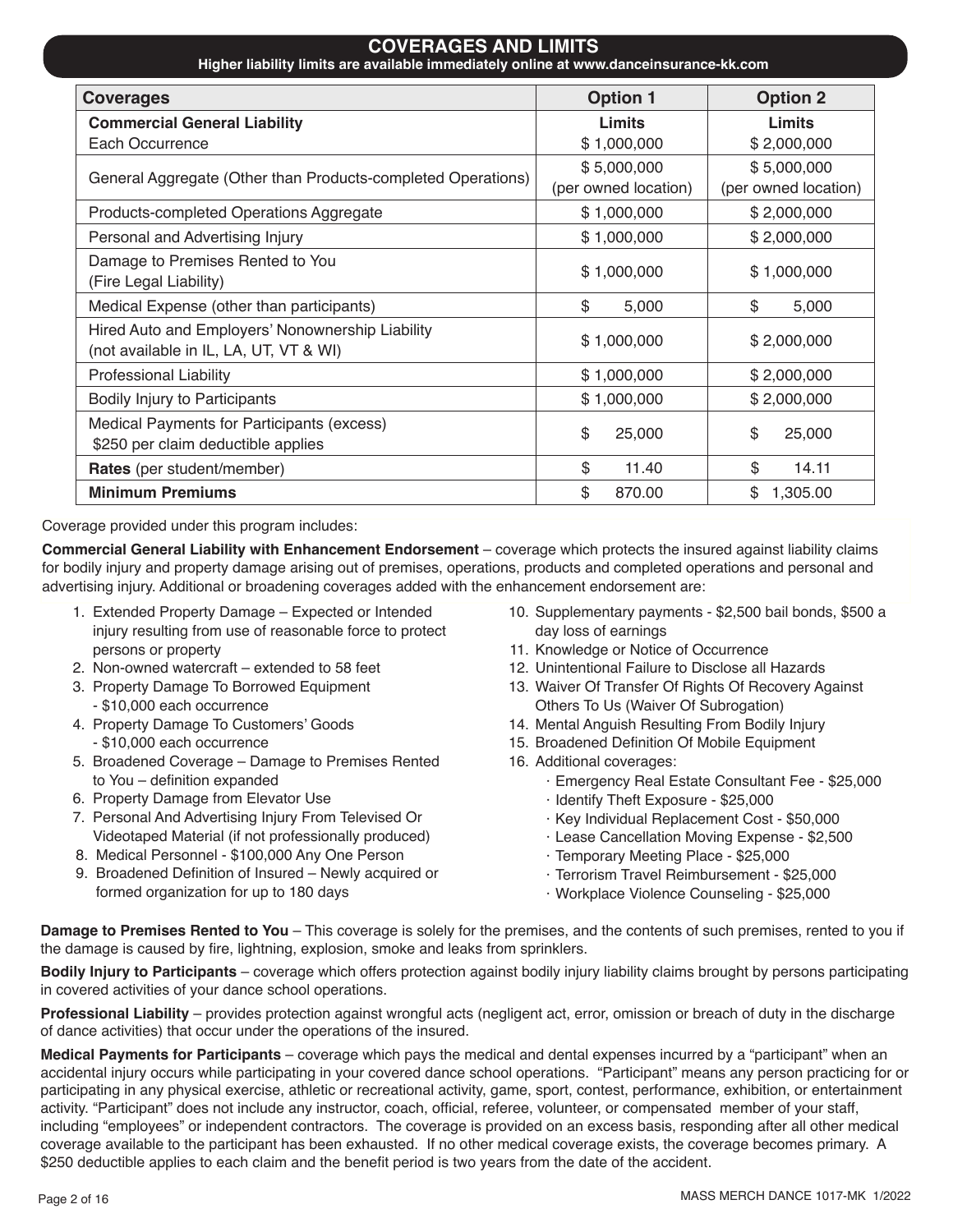## **COVERAGES AND LIMITS CONTINUED**

**Hired Auto and Employers' Nonownership Liability** (not available for facility locations that are in: IL, LA, UT, VT & WI) – coverage which protects the insured against liability claims arising out of the maintenance or use of motor vehicles hired, leased, rented, or borrowed by the insured on a short-term basis, as well as coverage for those autos your organization does not own, lease, hire, rent or borrow that are used in conjunction with your operations. Coverage does not extend to the transporting of participants, use of a multi-passenger vehicle (designed to carry 9 or more persons), or to those vehicles that are rented, leased, hired or borrowed on a long-term basis.

## **OPTIONAL COVERAGES AVAILABLE**

## **Non-Registered Member Activity Coverage**

This coverage is available for events and/or activities you conduct at your facility that involve non-registered members of your dance school and are incidental to your dance operations.

When reported and paid for, coverage is extended to provide liability and excess medical coverage for non-registered members while participating in an event/activity you are hosting and supervising. Examples of such events and activities are: camps and clinics; recitals; arts, crafts and/or music programs or classes; exercise and/or yoga classes; tumbling programs or classes; theater arts and/or drama programs or classes.

Unless this option is purchased, coverage is excluded for non-registered members who participate in any activities referenced above.

Coverage Conditions:

- 1. Coverage is not available on a stand-alone basis. You must have commercial general liability coverage for your dance school or organization with our Dance Schools & Programs RPG Insurance Program.
- 2. The same coverages and limits would apply to this optional coverage as purchased for your school or organization.
- 3. A birthday/social party is not considered to be a subsidiary activity and a separate premium charge will apply.
- 4. Non-registered members are only to be counted once in your premium calculation, regardless of the number of times that they may participate in those activities. Also include members of your school if they are charged a separate registration fee to participate in the activity.

| <b>Rate</b> (per participant) | \$1,000,000 Limit Option<br>\$13.50 | \$2,000,000 Limit Option<br>\$18.15 |
|-------------------------------|-------------------------------------|-------------------------------------|
|-------------------------------|-------------------------------------|-------------------------------------|

### **Birthday/Social Party Coverage**

Coverage can be extended to cover birthday or social parties held at your dance school or organization premises.

Coverage Conditions:

- 1. Coverage is not available on a stand-alone basis. You must have commercial general liability coverage for your dance school or organization with our Dance Schools & Programs RPG Insurance Program.
- 2. The same coverages and limits would apply to this optional coverage as purchased for your school or organization.

|                         | \$1,000,000 Limit Option | \$2,000,000 Limit Option |
|-------------------------|--------------------------|--------------------------|
| <b>Rate</b> (per party) | \$15.00                  | \$20.75                  |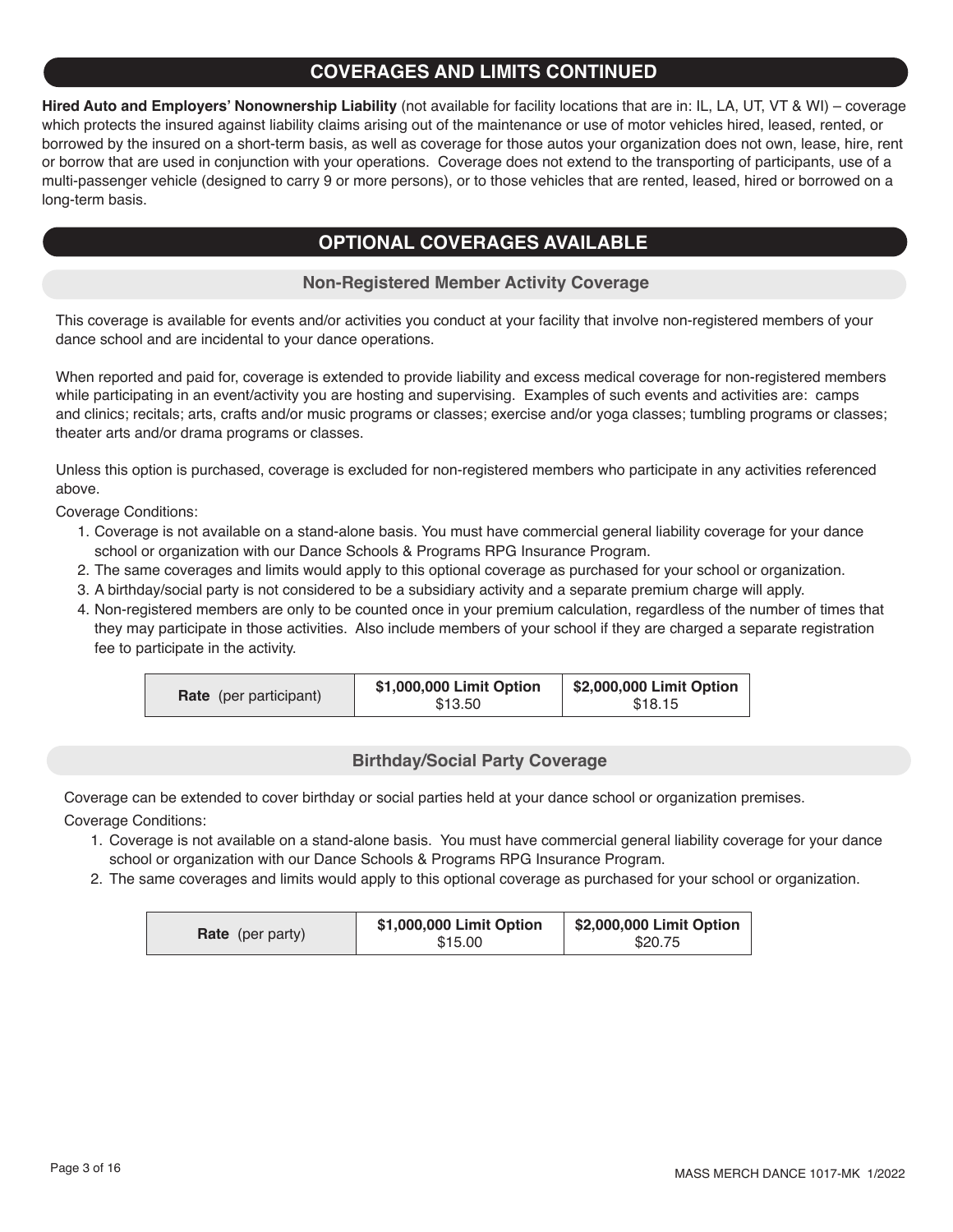# **OPTIONAL COVERAGES AVAILABLE CONTINUED**

# **Sexual Abuse or Sexual Molestation Liability**

## **OR**

## **Abuse, Molestation, or Exploitation Defense Cost Reimbursement**

This program includes two options for coverage for claims arising out of sexual abuse or sexual molestation:

- Option 1: \$1,000,000 of liability coverage for sums the insured becomes legally obligated to pay as damages because of loss arising out of or in any way involving sexual abuse or sexual molestation, whether threatened or actual. Limit is a part of, and not in additon to, the general liability limit section.
- Option 2: \$100,000 of coverage for reimbursement of defense costs only resulting from claims arising out of abuse, molestation, or exploitation.

Coverage Conditions:

- 1. Coverage is contingent upon completion, as well as review and approval from us, of the underwriting questions found on page 9.
- 2. Coverage is not available on a stand-alone basis. You must have commercial general liability coverage for your dance school or organization with our Dance Schools and Programs RPG Insurance Program.
- 3. Only one option may be purchased.
- 4. This coverage is 100% fully earned at inception.

| <b>Rates</b>                                                                                     |                                                    |
|--------------------------------------------------------------------------------------------------|----------------------------------------------------|
| <b>Options</b>                                                                                   | <b>Rates</b>                                       |
| <b>Option 1 - \$1,000,000</b><br>Sexual Abuse or Sexual Molestation Liability                    | See page 9 for rates<br>(\$150.00 minimum premium) |
| <b>Option 2 - \$100,000</b><br>Abuse, Molestation, or Exploitation Defense Cost<br>Reimbursement | \$100.00<br>(Flat rate)                            |

### **Equipment and Contents Coverage (Inland Marine)**

This provides coverage for direct loss or damage to your supplies and equipment, furnishings, improvements and betterments, signs and leased personal property, HVAC or building glass where you are a tenant and who have contractual responsibility to insure due to fire, theft, vandalism or other covered causes (subject to actual policy terms and conditions). You must insure the full replacement cost of all of your equipment and contents to avoid a co-insurance penalty at the time of loss. Should you add additional equipment or contents to your inventory, please contact us to have your insured value amended to avoid a co-insurance penalty.

Additional coverages automatically included in the coverage form are:

- Business Income with Extra Expense actual loss sustained (up to \$50,000)
- Money and Securities Coverage \$10,000 any one occurrence
- Valuable Papers and Records Coverage \$10,000 on premises / \$2,500 off premises
- Account Receivable Coverage \$10,000 on premises / \$2,500 off premises
- Employee Theft \$5,000 any one occurrence
- Forgery or Alteration \$10,000 any one occurrence
- Robbery or Safe Burglary of Other Property \$10,000 inside the premises / \$10,000 outside the premises
- Additional Acquired Property up to \$15,000
- Concession Equipment \$50,000 any one occurrence
- Pollutant Cleanup \$25,000

Coverage Conditions:

- 1. Coverage is not available on a stand-alone basis. You must have commercial general liability coverage for your dance school or organization with our Dance Schools & Programs RPG Insurance Program.
- 2. Coverage will be effective the day after we receive the proper completed enrollment form with premium and will expire on the expiration date of your Dance Schools & Programs RPG Insurance Program.
- 3. Receipt of purchase is required at the time of loss to show verification of purchase for any improvements or betterments.
- 4. This coverage may not be available in all states.

|              | <b>Total Value per Location</b> | Rate   | <b>Deductible</b> | <b>Minimum Premium</b> |
|--------------|---------------------------------|--------|-------------------|------------------------|
|              | 1 - \$ 10.000                   | .03    | 250               | 100.00                 |
| <b>Rates</b> | 10,001 - \$100,000              | \$.026 | 1.000             | 100.00                 |
|              | $$100,001 +$                    | \$.026 | \$2,500           | 100.00                 |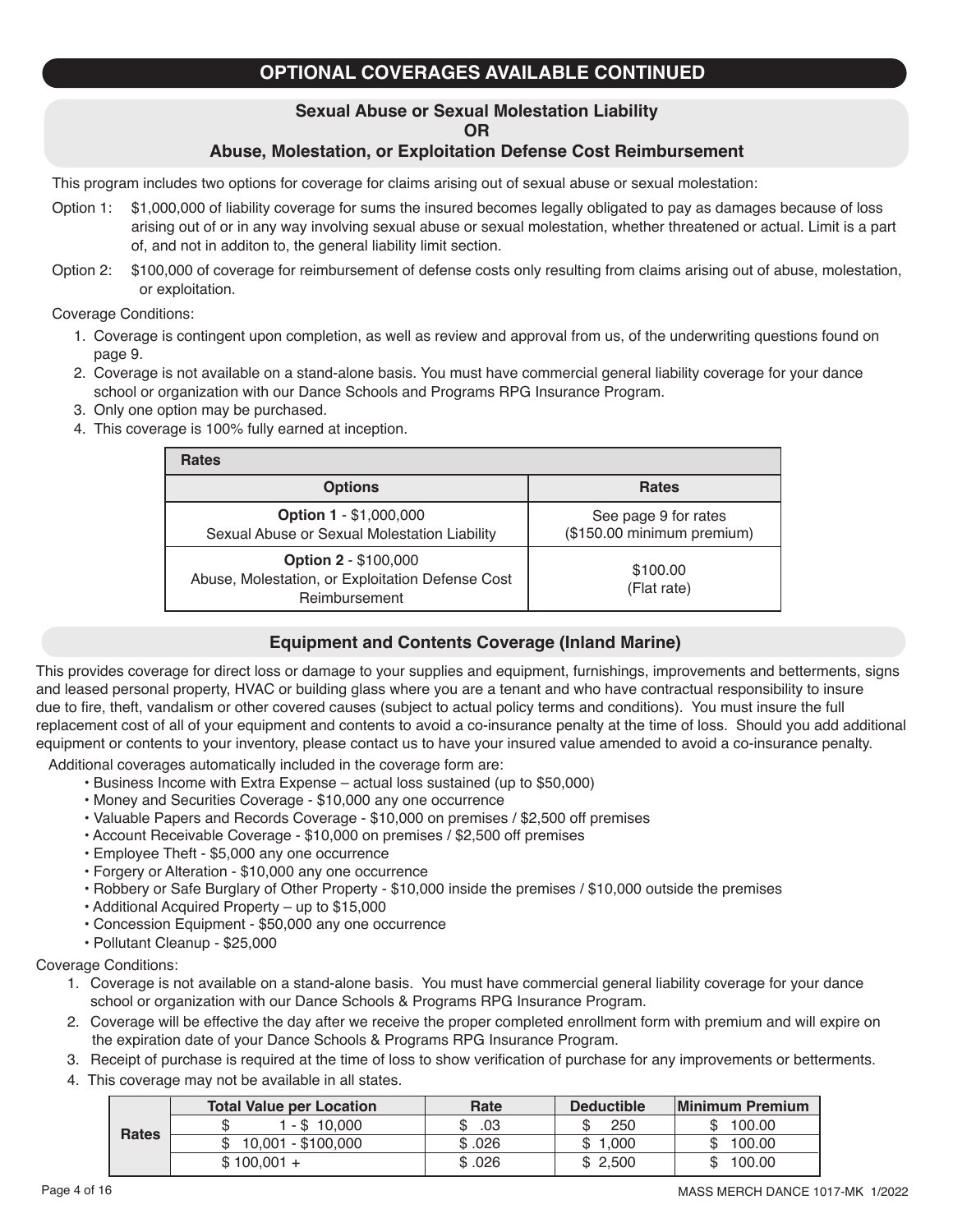The following represent only some of the exclusions contained in this policy and state variations may apply.

- Abuse, molestation, or exploitation (unless reported to, approved by us, and the appropriate premium paid)
- All operations listed as ineligible
- Amusement devices (e.g.: rides, slides, inflatables–unless reported to and approved by us, bungees, climbing walls or devices, dunk tanks)
- Asbestos
- Babysitting and/or childcare services
- Communicable disease
- Cryogenic chambers/therapy
- Cyber incident, data compromise, and violation of statutes related to personal data
- Employment-related practices
- Fireworks
- Fungi or bacteria
- Nuclear energy liability
- Parkour, ninja, obstacle course, free-running/tricking/urban gymnastics/ extreme tumbling or any similar type activities/programs, unless reported to, and approved by us
- Pollution
	- Sale or distribution of herbal, medicinal and/or nutritional products
- Sexually transmitted disease
- Tumbling/gymnastic classes/ programs, unless reported to, approved by us and appropriate premium paid
- Transportation of participants

## **FREQUENTLY ASKED QUESTIONS**

**1. How soon does coverage start? When will we receive proof of coverage?**

Coverage can be bound the date after we receive a completed enrollment form and the appropriate premium. Please allow adequate time for us to process your enrollment form and issue certificates.

**2. I periodically open my facility for an event such as a parent's night out activity. Do I have coverage for this?** You must report all events and activities that are held at your facility and under your direction supervision. Coverage will not extend to non-registered members in any activity unless you have reported those participants, paid the appropriate premium, and the activity has been approved by us.

#### **3. We are a newly formed school and we are not sure how many students we will have, how should I report my student count?**

You need to report the number of students you project to have within an annual term. You may add additional students at any time by using the dance supplemental form.

#### **4. Is coverage under this policy extended to independent contractors (non-employees) working on behalf of the school?**

Independent contractors (non-employees) are not covered under this program. We however, do offer an insurance program specifically designed for independent contractors that directly supervise an individual or group engaged in dance activities. Within this coverage, the independent dance instructor can list your school or organization as an additional insured while instructing at your school or as a part of your operations. Coverage for independent instructors can be purchased online at www.fitnessinsurance-kk.com or by contacting us.

#### **5. Is my school covered for a recital or performance that we are hosting that involves non-registered students/ members?**

Coverage is included for recitals and performances you host that only include students/members of your school. To obtain coverage for an event that includes non-registered students/members, please contact us to obtain coverage for your recital or performance.

**6. Am I allowed to transport students to activities such as classes, recitals or performances?**

This insurance program does not provide coverage for the transportation of students. Should the transportation of students be necessary for your operation, we suggest that you consult a licensed insurance agent in your area to provide you with commercial automobile coverage for this type of exposure.

**7. Will we receive a policy after submitting the enrollment form?**

Coverage offered under this program is exclusively through Sports, Leisure and Entertainment Risk Purchasing Group (RPG). The RPG receives a master policy from the company. Submission of this enrollment form confirms your desire to receive coverage through the RPG. Each member will receive their own certificate of insurance as their evidence of coverage. The limits of insurance apply individually to each insured member organization-there are no shared limits of liability with any other members. A copy of the RPG master policy can be requested in writing to: K&K Insurance Group, Inc., 1712 Magnavox Way, Fort Wayne, IN 46804.

#### **8. Do I have coverage for virtual training?**

Coverage does extend to incidental virtual training provided by you (the named insured) to your clients/members. The policy is intended to extend bodily injury coverage for training available to your clients/members only (through a private platform such as a password protected website or a closed Facebook group) - Coverage does not extend to any training material that is accessible to the general public.

Reasonable precautions should be taken when assessing potential new clients/members online, including but not limited to: health assessments, waivers/release forms, and interviews prior to instruction or training. We encourage you to consult with an attorney to consider special waiver/release agreements that will apply specifically to virtual training.

Virtual training/instruction does not extend to any training/ instruction that includes gymnastic apparatuses, tumbling, or stunting (including pyramids), or in-water activities. We do not provide coverage for cyber liability, so if you are taking payment or collecting personal information online and it is compromised, there would be no coverage under the general liability policy.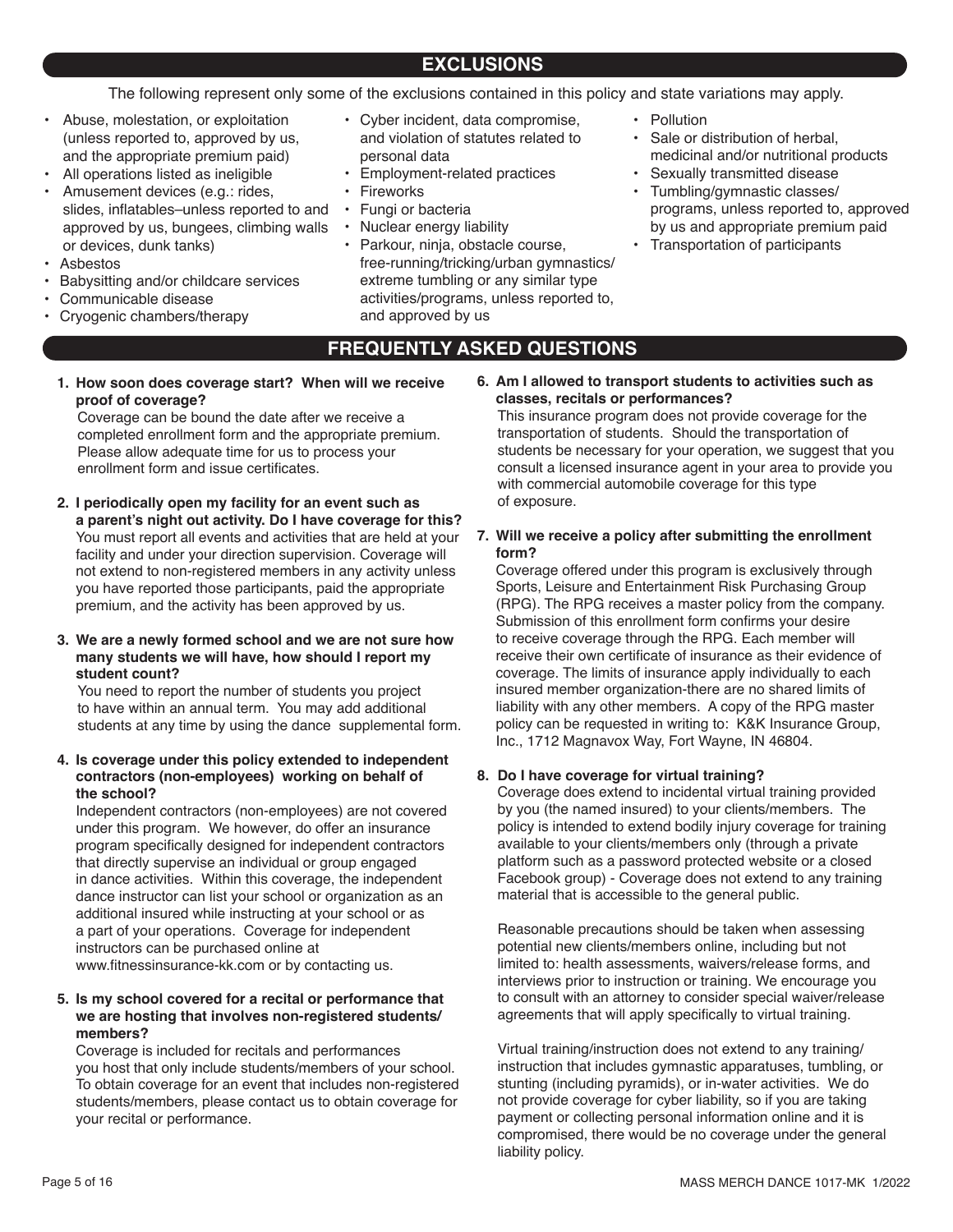

# **Enrollment Form- Dance Schools & Programs**

This brochure is valid for effective dates of 1/1/22 through 12/31/22

Completion of this enrollment form confirms your desire to obtain insurance through the Sports, Leisure and Entertainment Risk Purchasing Group. A risk purchasing group (RPG) provides group purchasing power for similar risks resulting in potential advantageous coverage terms, competitive rates, risk management bulletins, and rewards for favorable group loss experience. An RPG administration fee may be charged. The submission of this enrollment form and/or the acceptance of payment does not guarantee coverage. Certain operations are not eligible for coverage by this program. We reserve the right to decline any request for coverage.

## **TO AVOID PROCESSING DELAYS, PLEASE: 1. Complete all sections (print legibly)**

- 
- **2. Sign and date where required**
- **3. Remit completed enrollment form (pages 6 16) with payment**

# **GENERAL INFORMATION**

 $\bigcirc$  I am a new account  $\bigcirc$  I am renewing my coverage

Full legal name of business:

| <b>DBA</b> |                                                                                                                               | Note: This is the name that will appear on your Certificate of Insurance. If your company is a Sole Proprietorship, then this will be your personal name or |  |
|------------|-------------------------------------------------------------------------------------------------------------------------------|-------------------------------------------------------------------------------------------------------------------------------------------------------------|--|
|            | Applicant is a: $\bigcirc$ Sole Proprietorship $\bigcirc$ Limited Liability Co. $\bigcirc$ Corporation $\bigcirc$ Partnership |                                                                                                                                                             |  |

m Other (describe):\_\_\_\_\_\_\_\_\_\_\_\_\_\_\_\_\_\_\_\_\_\_\_\_\_\_\_\_\_\_\_\_\_\_\_\_\_\_\_\_\_\_\_\_\_\_\_\_\_\_\_\_\_\_\_\_\_\_\_\_\_\_\_\_\_\_\_\_\_

|                                                                                                                                        | State:<br>$\angle$ ip:                                                                                                                                                                                                         |  |
|----------------------------------------------------------------------------------------------------------------------------------------|--------------------------------------------------------------------------------------------------------------------------------------------------------------------------------------------------------------------------------|--|
| Contact name:<br><u> 1980 - Johann Harry Harry Harry Harry Harry Harry Harry Harry Harry Harry Harry Harry Harry Harry Harry Harry</u> |                                                                                                                                                                                                                                |  |
|                                                                                                                                        |                                                                                                                                                                                                                                |  |
| E-mail:                                                                                                                                | Website:                                                                                                                                                                                                                       |  |
|                                                                                                                                        | 78. P. P. P. S. S. S. P. March 2014. The Contract Contract Contract Contract Contract Contract Contract Contract Contract Contract Contract Contract Contract Contract Contract Contract Contract Contract Contract Contract C |  |

(By listing an email address, you are giving us permission to contact you by email about your policy. Refer to page 12 of the application for Electronic Disclosure and Consent)

# **LOCATIONS**

Please list locations you own or operate on a 24 hour basis, if different than the mailing location above.

(Note: Temporary leased spaces or mobile program sites should not be listed here, only your owned/operated location sites. You can add temporary/mobile locations on the certificate request section if evidence of coverage or additional insured status is needed)

| ∟ocation   |                       |      |       |                   |
|------------|-----------------------|------|-------|-------------------|
|            | <b>Street Address</b> | City | State | -<br>$\angle$ ic  |
| ocation 2: |                       |      |       |                   |
|            | <b>Street Address</b> | City | State | --<br>$\angle$ ic |

# **DATES**

Coverage will begin the day after the completed enrollment form and premium are received and approved by us, or on a later date you specify below. (If renewing coverage, please provide the expiration date of your current policy.)

 $\bigcirc$  Start my coverage on this date: \_\_\_\_\_\_\_ / \_\_\_\_\_\_ / \_\_\_\_\_\_\_

# **BUSINESS INFORMATION**

|  | 1. Styles of dance offered (check all that apply) and any other types of operations/activities offered: |  |
|--|---------------------------------------------------------------------------------------------------------|--|
|  |                                                                                                         |  |

| $\bigcirc$ Acro dance<br>$\bigcirc$ Clogging<br>$\bigcirc$ Ballet<br>$\bigcirc$ Contemporary<br>◯ Ballroom<br>$\bigcirc$ Country western<br>$\bigcirc$ Belly dancing<br>$\bigcirc$ Cultural/ethnic | $\bigcirc$ Folk dancing<br>$\bigcirc$ Hawaiian<br>$\bigcirc$ Hip hop<br>$\bigcirc$ Irish | .) Jazz<br>$\bigcirc$ Latin<br>$\bigcirc$ Modern<br>◯ Salsa | ◯ Scottish<br>$\bigcirc$ Square<br>$\bigcirc$ Swing<br>$\bigcirc$ Tango | $\Box$ Tap<br>$\bigcirc$ Tumbling (floor<br>only, no gymnastic<br>apparatus) |
|----------------------------------------------------------------------------------------------------------------------------------------------------------------------------------------------------|------------------------------------------------------------------------------------------|-------------------------------------------------------------|-------------------------------------------------------------------------|------------------------------------------------------------------------------|
| D Flamenco<br>$\bigcirc$ Other (subject to approval), please describe:                                                                                                                             |                                                                                          |                                                             |                                                                         | $\bigcirc$ zumba $_{\scriptscriptstyle\odot}$                                |

K&K Insurance Group, Inc. • P.O. Box 2338 • Fort Wayne, IN 46801-2338 • 1-800-648-6406 • Fax 1-260-459-5940 • Website www.kandkinsurance.com K&K Insurance Group, Inc. is a licensed insurance producer in all states (TX license #13924); operating in CA, NY and MI as K&K Insurance Agency (CA license #0334819)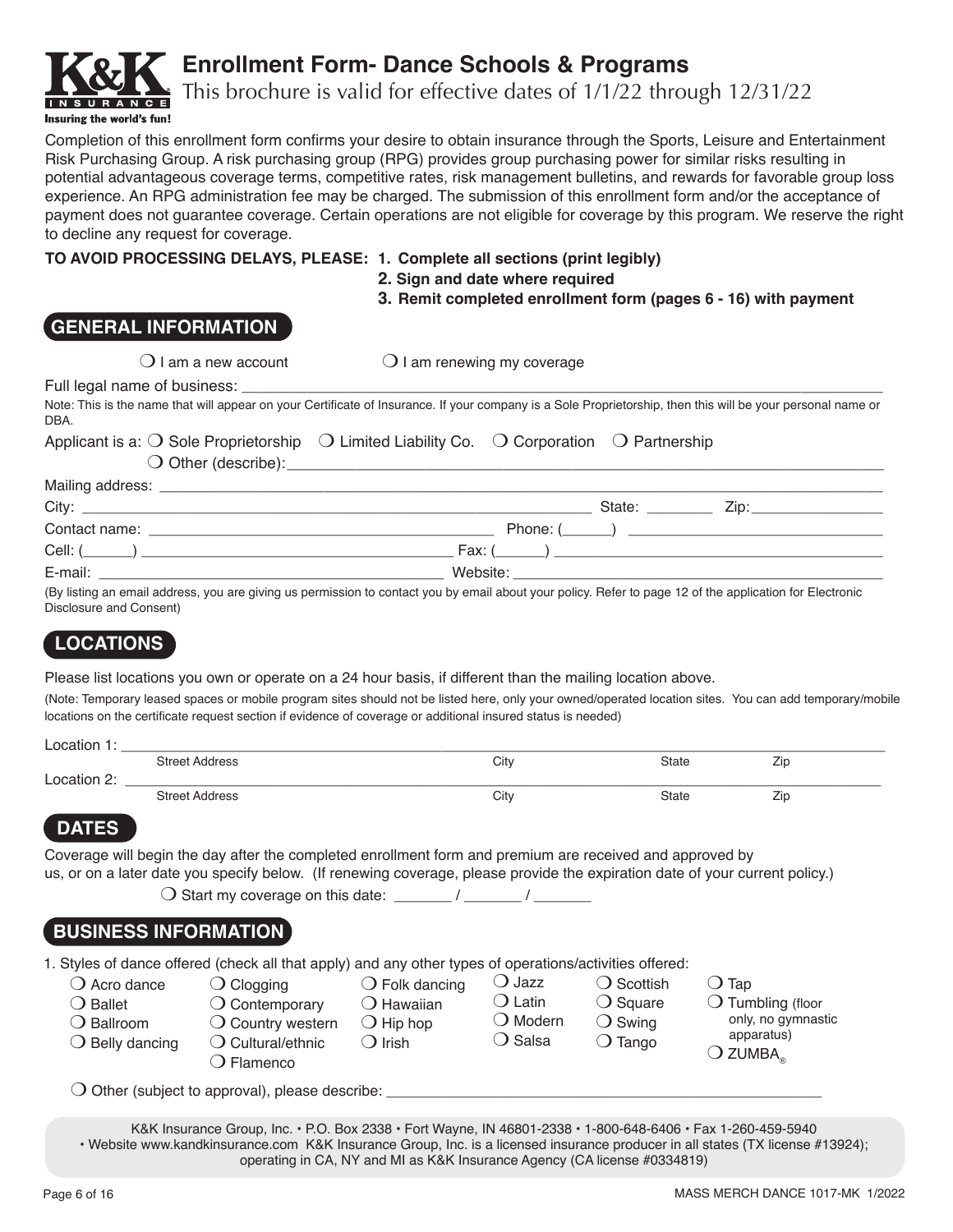| 2. Do you have any activities that occur away from the facility/premises<br>other than recitals, competitions, demonstrations, parades or fundraising activities?                                                                                                                                                                                       | $\bigcirc$ Yes $\bigcirc$ No |               |
|---------------------------------------------------------------------------------------------------------------------------------------------------------------------------------------------------------------------------------------------------------------------------------------------------------------------------------------------------------|------------------------------|---------------|
| a. If yes, please describe:                                                                                                                                                                                                                                                                                                                             |                              |               |
| (Activities held off-site must be reported prior to occuring and approved by us except for recitals, competitions, demonstrations, parades and<br>fundraising activities.)                                                                                                                                                                              |                              |               |
| 3. Do you have camps/clinics?<br>If yes:                                                                                                                                                                                                                                                                                                                | $\bigcirc$ Yes $\bigcirc$ No |               |
| a. Do non-members attend?<br>(Non-member campers (those that are not registered members of your school) are excluded from coverage under this policy, unless you purchase the<br>optional non-registered member activity coverage available.)                                                                                                           | $\bigcirc$ Yes $\bigcirc$ No |               |
| b. Describe the type of camps or clinics you may have along with the activities/events taking place at the<br>camps/clinics:<br>(Coverage can only be extended for those types of operations/activities that coverage has been purchased for under this program. Ancillary activities                                                                   |                              |               |
| are subject to approval)<br>4. Do you have birthday parties?                                                                                                                                                                                                                                                                                            | $\bigcirc$ Yes $\bigcirc$ No |               |
|                                                                                                                                                                                                                                                                                                                                                         |                              |               |
| 5. Do you have child-care/babysitting services/pre-schools and/or accredited schools?<br>(Child-care and/or babysitting services are excluded under this program.)                                                                                                                                                                                      | $\bigcirc$ Yes $\bigcirc$ No |               |
| 6. Do you have any tumbling programs/activities?<br>If yes:                                                                                                                                                                                                                                                                                             | $\bigcirc$ Yes $\bigcirc$ No |               |
| • Are all participants in your tumbling program under the age of 18?                                                                                                                                                                                                                                                                                    | $\bigcirc$ Yes $\bigcirc$ No |               |
| • Is this program for recreational training purposes only (no competitions)?                                                                                                                                                                                                                                                                            | $\bigcirc$ Yes $\bigcirc$ No |               |
| • Do you utilize any gymnastic apparatuses? (such as trampolines, foam pits, bars, beams, etc.)?                                                                                                                                                                                                                                                        | $\bigcirc$ Yes $\bigcirc$ No |               |
|                                                                                                                                                                                                                                                                                                                                                         |                              |               |
| 7. Do you utilize any inflatable devices?                                                                                                                                                                                                                                                                                                               | $\bigcirc$ Yes $\bigcirc$ No |               |
| (This program contains an exclusion for amusement devices. Amusement devices do not include any video or computer<br>games or any device that is specifically designed for the training or instruction of the activity for which you are enrolled.) Limited coverage<br>for inflatables may be available. Please contact us for additional information. |                              |               |
| 8. Do you instruct parkour, ninja, urban/extreme gymnastics, tricking, free-running and/or<br>similar type programs/activities?<br>(If yes, please contact us for additional information on coverage availability.)                                                                                                                                     | $\bigcirc$ Yes $\bigcirc$ No |               |
| 9. Do you employ independent contractor instructors?                                                                                                                                                                                                                                                                                                    | $\bigcirc$ Yes $\bigcirc$ No |               |
| This program provides coverage for instructors and personnel who are employees of the named insured and does not extend to independent dance<br>instructors. Coverage for independent dance instructors can be purchased online at www.fitnessinsurance-kk.com or by contacting us.                                                                     |                              |               |
| 10. If you suspect a participant has a concussion, do you have an action that includes:                                                                                                                                                                                                                                                                 |                              |               |
| a. Immediately removing the participant from play or practice?                                                                                                                                                                                                                                                                                          | $\bigcirc$ Yes $\bigcirc$ No |               |
| b. Keeping the participant out of play or practice until they provide written clearance<br>from a licensed physician?                                                                                                                                                                                                                                   | $\bigcirc$ Yes $\bigcirc$ No |               |
| <b>11. FOR NEW ACCOUNTS ONLY</b>                                                                                                                                                                                                                                                                                                                        |                              |               |
| Do you have current coverage in place?                                                                                                                                                                                                                                                                                                                  | $\bigcirc$ Yes               | $\bigcirc$ No |
| If no, please check/explain:                                                                                                                                                                                                                                                                                                                            |                              |               |
|                                                                                                                                                                                                                                                                                                                                                         |                              |               |
| If yes:                                                                                                                                                                                                                                                                                                                                                 |                              |               |
|                                                                                                                                                                                                                                                                                                                                                         |                              |               |
| b) Is your current carrier non-renewing your coverage?                                                                                                                                                                                                                                                                                                  | $\bigcirc$ Yes $\bigcirc$ No |               |
|                                                                                                                                                                                                                                                                                                                                                         |                              |               |

**BUSINESS INFORMATION CONT.**

If yes, please provide current loss runs with at least 4 years of loss history, including your current year. In addition, please describe any liability or medical claims over \$5,000 that have been paid under your insurance coverage for those years.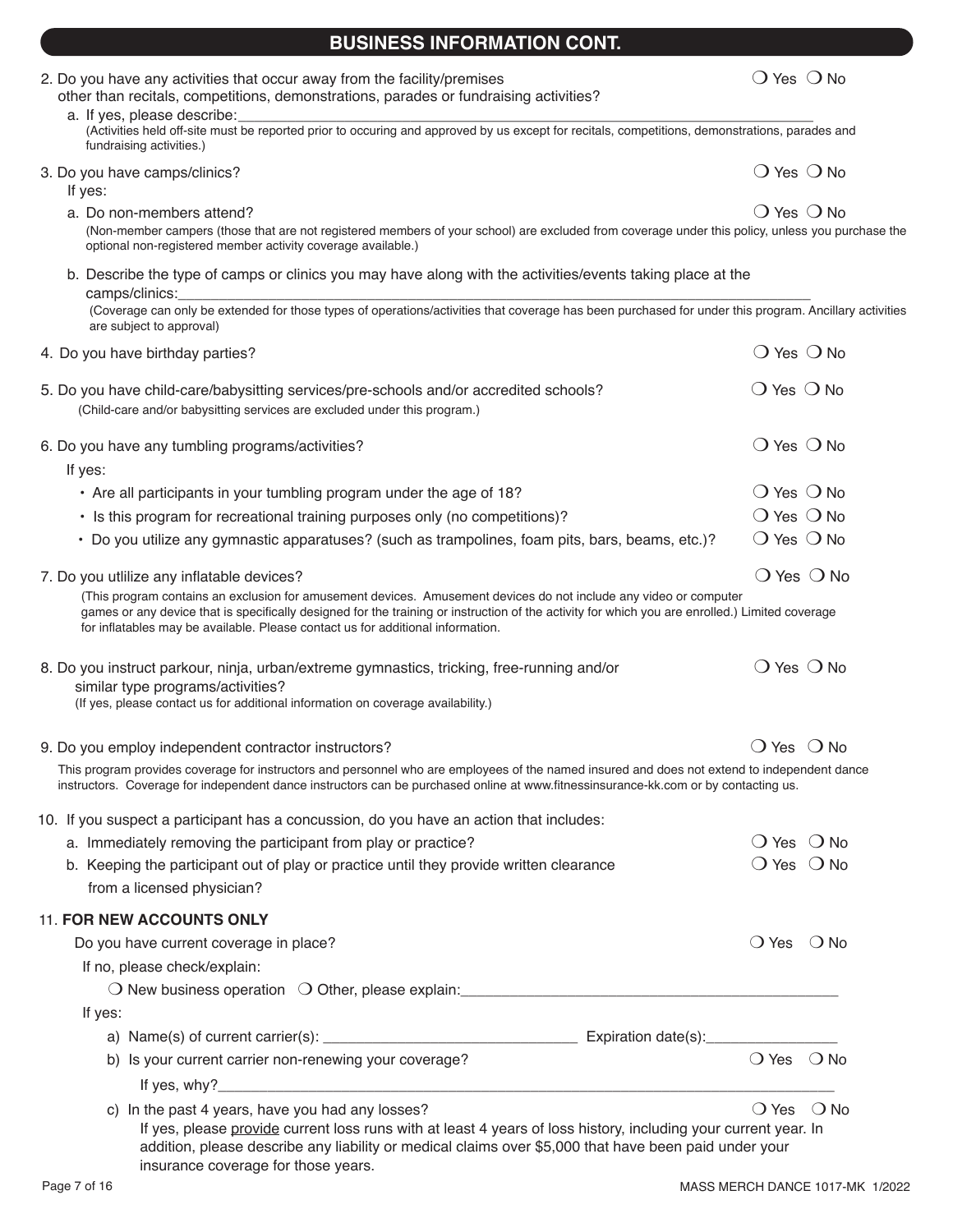## **PROGRAM PREMIUM CALCULATION**

Please select one option below. Premium is determined by applying the rate to the greatest number of students/registered members that your program could have during the year. **If the total program premium is less than the minimum premium, the total premium due is the minium premium.** 

#### **For higher limit options please visit www.danceinsurance-kk.com for an immediate quote OR**

 $\bigcirc$  Check here if a higher liability limit is needed. Limit requested: \$

## O Option 1 - \$1,000,000 Liability Limit

| <b>Rates / Premium Calculation</b>        | <b>Program Premium</b>      |
|-------------------------------------------|-----------------------------|
| $$11.40 \times$<br>$=$<br>No. of students | Minimum Premium = $$870.00$ |
|                                           |                             |

## m **Option 2 - \$2,000,000 Liability Limit**

| <b>Rates / Premium Calculation</b>         | <b>Program Premium</b>        |
|--------------------------------------------|-------------------------------|
| 14.11 $\times$<br>$=$ S<br>No. of students | Minimum Premium = $$1,305.00$ |
|                                            |                               |

## **COSTS ARE 20% FULLY EARNED AND NON-REFUNDABLE/NON-TRANSFERABLE ONCE COVERAGE BEGINS\* COVERAGE IS CONTINGENT UPON RECEIPT OF PAYMENT AND A FULLY COMPLETED ENROLLMENT FORM. NO COVERAGE WILL BE DEEMED IN EFFECT UNTIL THE ACCURATE PAYMENT IS RECEIVED BY THE COMPANY OR THEIR REPRESENTATIVE. CANCELLATIONS/CHANGES CAN ONLY BE MADE BY THE NAMED INSURED.**

\*See page 4. Sexual Abuse/Sexual Molestation options are 100% fully earned at inception.

## **OPTIONAL COVERAGES PREMIUM CALCULATION**

**Non-registered Member Activity Coverage and/or Birthday/Social Party Coverage**

### m **Check here and skip this section if you do not want this coverage option**

Please select all of the activities and/or birthday/social parties you have at your school or organization and report the total number of non-registered or separately enrolled participants in each of the activities listed below along with the number of birthday/social parties. **Use the rate for the same limit selected above. These activities must be incidental to your dance operations.**

|                                                                                                   | <b>Type of Activity</b>                                                                                                                                                                             | Number of<br><b>Participants</b>             | $\boldsymbol{\mathsf{X}}$ | \$1 Mil<br>Rate | \$2 Mil<br>Rate | $=$ | <b>Premium</b> |
|---------------------------------------------------------------------------------------------------|-----------------------------------------------------------------------------------------------------------------------------------------------------------------------------------------------------|----------------------------------------------|---------------------------|-----------------|-----------------|-----|----------------|
| ∩                                                                                                 | Arts, Crafts and/or Music Programs or Classes                                                                                                                                                       |                                              | $\mathsf{x}$              | \$13.50         | \$18.15         | $=$ | \$             |
| ∩                                                                                                 | Camp/Clinic                                                                                                                                                                                         |                                              | X                         | \$13.50         | \$18.15         | $=$ | \$             |
| ∩                                                                                                 | Exercise and/or Yoga Classes                                                                                                                                                                        |                                              | X                         | \$13.50         | \$18.15         | $=$ | \$             |
| ◯                                                                                                 | Tumbling/Gymnastic Programs or Classes (floor only)<br>Please describe types of programs/classes offered along with<br>age groups, level of training and apparatuses used<br>(subject to approval): |                                              | X                         | \$13.50         | \$18.15         | $=$ | \$             |
| ∩                                                                                                 | Theater Arts and/or Drama Programs or Classes                                                                                                                                                       |                                              | X                         | \$13.50         | \$18.15         | $=$ | \$             |
| $\bigcirc$                                                                                        | Other (please describe):<br>Note: This is subject to approval by us.                                                                                                                                |                                              | X                         | \$13.50         | \$18.15         | $=$ | \$             |
| ◯                                                                                                 | <b>Birthday/Social Parties</b>                                                                                                                                                                      | Number of<br><b>Parties Held</b><br>Annually | X                         | \$15.00         | \$20.75         | $=$ | \$             |
| \$<br>Non-registered Member Activity and/or Birthday/Social Parties Premium (add all lines above) |                                                                                                                                                                                                     |                                              |                           |                 |                 |     |                |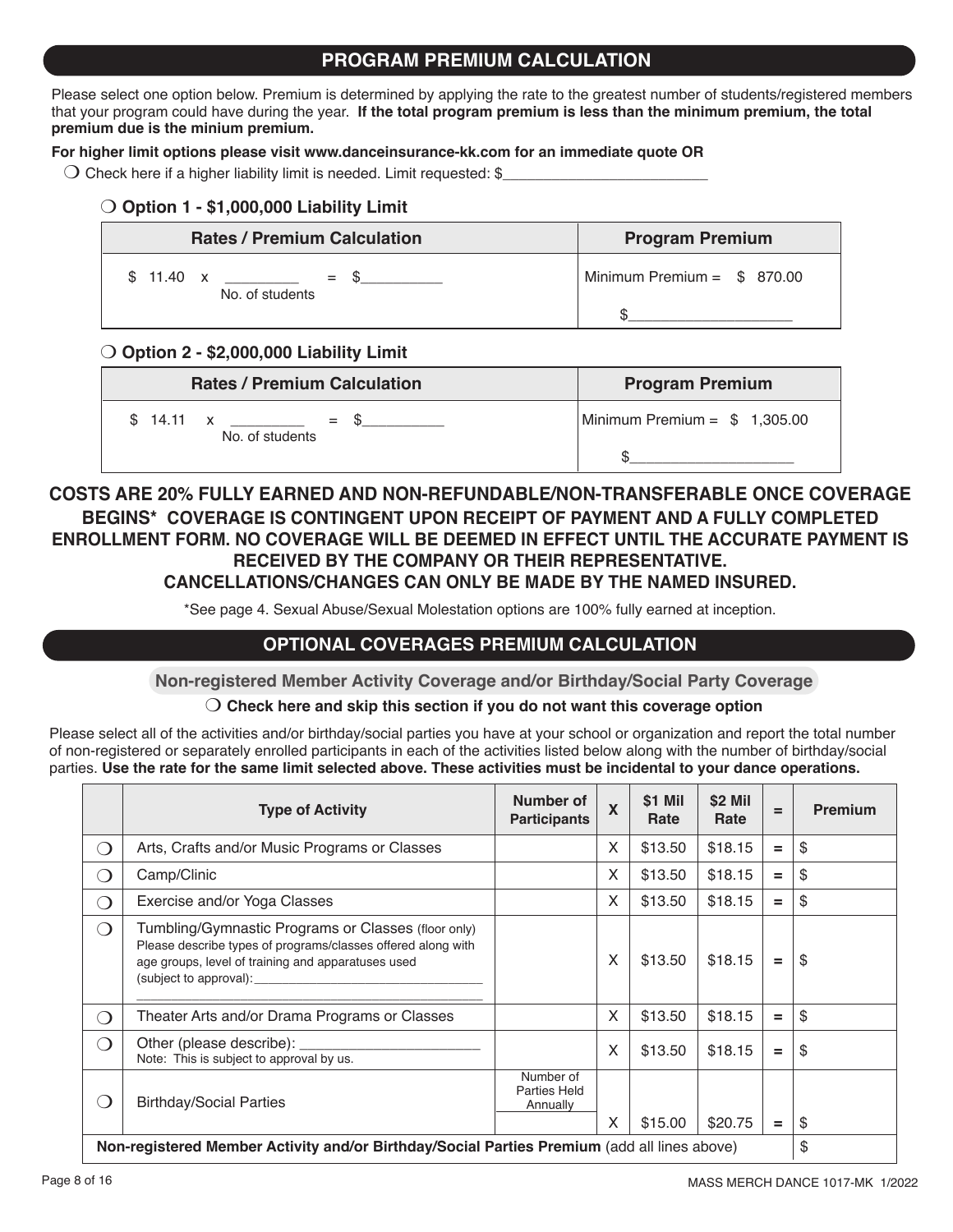## **OPTIONAL COVERAGES PREMIUM CALCULATION CONTINUED**

**Sexual Abuse or Sexual Molestation Liability Coverage OR**

Coverage is contingent upon underwriting review and approval of the following questionnaire.

## m **Check here and skip this section if you do not want this coverage option**

| 1. Does your organization currently have employees, volunteers or independent contractors?                            | ○ Yes ○ No |  |
|-----------------------------------------------------------------------------------------------------------------------|------------|--|
| The term "Volunteers" means someone, including parent volunteers, who exerts control over or supervises participants. |            |  |

| 2. Have any claims, allegations or charges of abuse, molestation or sexual misconduct        | $O$ Yes $O$ No |  |
|----------------------------------------------------------------------------------------------|----------------|--|
| been made against you or your organization or anyone working on behalf of your organization? |                |  |
| If yes, please explain:                                                                      |                |  |

| 3. Are you aware of any occurrences that could lead to a claim?<br>◯ Yes l<br>If yes please explain:                                                                                             | $()$ No          |      |
|--------------------------------------------------------------------------------------------------------------------------------------------------------------------------------------------------|------------------|------|
| 4. Do you, your organization or sanctioning/governing body have written procedures in<br>place regarding the prevention and mitigation of abuse, molestation or sexual misconduct?<br>If yes:    | () Yes () No     |      |
| a. Do the procedures require that known or suspected abuse incidents must be be reported<br>to law enforcement?                                                                                  | () Yes () No     |      |
| b. Are written procedures provided or available to each employee, volunteer,<br>independent contractor or sanctioning/governing body member?                                                     | $() Yes$ $() No$ |      |
| c. Does your written plan include reasonable procedures to limit one-on-one interactions between<br>a minor and an adult (who is not the minor's legal guardian) to those that are observable by | ◯ Yes            | ∩ No |

| another adult and within an interruptible distance, except under emergency circumstances?                     |
|---------------------------------------------------------------------------------------------------------------|
| 5. Please complete the following questions regarding employee, volunteer, or independent contractor screening |

controls used by your organization.

 $\bigcirc$  Check here and skip the chart below if you have no employees, volunteers, or independent contractors

| <b>Please Complete All Questions</b><br>The term "Volunteers/Independent contractors" in the following questions<br>means someone who exerts control over or supervises participants.                                                                                                          | <b>Volunteers/Independent contractors</b><br><b>Employees</b><br>(Check Here if<br>(Check Here if No Volunteers/<br>No Employees $\bigcirc$ )<br>Independent contractors $\bigcirc$ ) |                                                      |  |
|------------------------------------------------------------------------------------------------------------------------------------------------------------------------------------------------------------------------------------------------------------------------------------------------|---------------------------------------------------------------------------------------------------------------------------------------------------------------------------------------|------------------------------------------------------|--|
| Are employee/volunteer applications required?<br>If yes, does the application include questions about whether<br>the individual has ever been convicted for any crime involving<br>physical violence or sex related offenses?<br>If yes and applicant checks yes, do you reject the applicant? | () Yes () No<br>$O$ Yes $O$ No<br>$O$ Yes $O$ No                                                                                                                                      | ( ) Yes ( ) No<br>$O Yes$ $O No$<br>$() Yes$ $() No$ |  |
| Are background checks provided by a third party vendor/service?<br>If yes, do you reject an applicant with any history of physical<br>violence or sex related offenses?                                                                                                                        | $O$ Yes $O$ No<br>Yes<br>( ) N∩                                                                                                                                                       | () Yes () No                                         |  |

Please complete the following Please explain any "No" responses to questions asked in #5: \_\_\_\_\_\_\_\_\_\_\_\_\_\_\_\_\_\_\_\_

#### 6. Calculate premium:

| <b>Options</b>                                                                               | <b>Activity Type</b>                                                                                                                                | Rate<br>(per participant) | X | Total # of<br><b>Participants</b><br>(see page 8) | $=$ | <b>Premium</b> |
|----------------------------------------------------------------------------------------------|-----------------------------------------------------------------------------------------------------------------------------------------------------|---------------------------|---|---------------------------------------------------|-----|----------------|
|                                                                                              | Dance                                                                                                                                               | \$1.08                    | X |                                                   | $=$ | \$             |
| ◯<br>Option 1 -<br>\$1,000,000<br>Sexual Abuse or                                            | Non-Registered Member Activity(s):<br>Arts and/or Crafts, Camp/Clinic,<br>Exercise and/or Yoga, Tumbling (floor only),<br>Theater Arts and/or Drama | \$1.86                    | X |                                                   | $=$ | \$             |
| Sexual Molestation<br>Liability                                                              | <b>Birthday or Social Party</b>                                                                                                                     | \$2.30<br>per party       | X | # parties                                         | $=$ | \$             |
|                                                                                              | <b>TOTAL Sexual Abuse/Sexual Molestation Liability Premium</b><br>(add all lines above, \$150.00 minimum premium applies)                           |                           |   |                                                   | \$  |                |
| <b>Option 2 - \$100,000 - Abuse, Molestation, or Exploitation Defense Cost Reimbursement</b> |                                                                                                                                                     |                           |   | \$100.00                                          |     |                |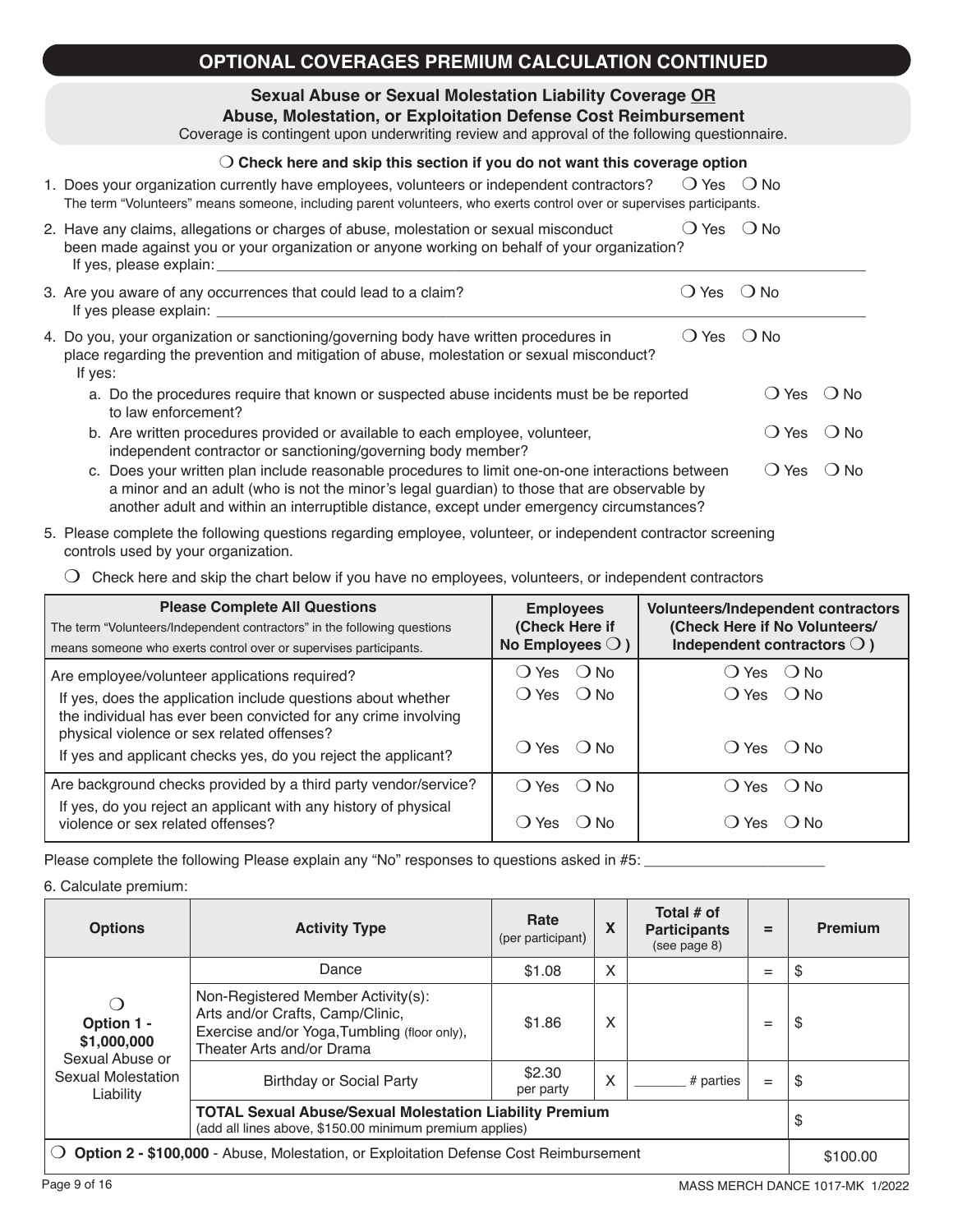# **OPTIONAL COVERAGES PREMIUM CALCULATION CONTINUED**

# **Equipment and Contents Coverage (Inland Marine)**

TO AVOID A CO-INSURANCE PENALTY, YOU MUST INSURE 100% OF THE REPLACEMENT COST OF YOUR EQUIPMENT AND CONTENTS FOR ALL OF YOUR LOCATIONS.

### m **Check here and skip this section if you do not want this coverage option**

#### **Step 1: Fill in the values to determine your total replacement cost amount for ALL locations**

|                               | Individually list any items with values over \$5,000                                                                                 | <b>Value</b>                                                                                                               |
|-------------------------------|--------------------------------------------------------------------------------------------------------------------------------------|----------------------------------------------------------------------------------------------------------------------------|
|                               |                                                                                                                                      | $\frac{1}{2}$                                                                                                              |
|                               |                                                                                                                                      |                                                                                                                            |
|                               | Provide values for categories below                                                                                                  |                                                                                                                            |
|                               | (DO NOT include those values already shown above)                                                                                    |                                                                                                                            |
|                               |                                                                                                                                      |                                                                                                                            |
|                               | Supplies & Inventory (office supplies, items held for sale)                                                                          |                                                                                                                            |
|                               | Equipments & Contents (athletic equipment, electronics, furniture,<br>non-structural glass, phone/fax system, office contents, etc.) |                                                                                                                            |
|                               | Improvements & Betterments (items you have installed or altered                                                                      |                                                                                                                            |
|                               | at your expense, such as flooring, mirrors, ceiling tile, window                                                                     |                                                                                                                            |
|                               | treatments, lighting, shelving, etc.) Receipt of purchase is required at the                                                         |                                                                                                                            |
|                               | time of loss to show verification of purchase.                                                                                       |                                                                                                                            |
|                               | Signs (indoor or outdoor)                                                                                                            |                                                                                                                            |
|                               |                                                                                                                                      |                                                                                                                            |
|                               |                                                                                                                                      |                                                                                                                            |
|                               |                                                                                                                                      |                                                                                                                            |
|                               | Total replacement value for all location(s) (add all lines above)                                                                    | S                                                                                                                          |
|                               | 2. Do you have a security system in place?                                                                                           | $\bigcirc$ Yes $\bigcirc$ No                                                                                               |
|                               |                                                                                                                                      |                                                                                                                            |
|                               |                                                                                                                                      |                                                                                                                            |
|                               |                                                                                                                                      | 3. Is any other operations, besides your own, or equipment of others stored in the same facility                           |
|                               | in which you store your equipment?                                                                                                   | $\bigcirc$ Yes $\bigcirc$ No                                                                                               |
|                               |                                                                                                                                      |                                                                                                                            |
|                               | 4. Please attach a complete inventory list with values of each item                                                                  |                                                                                                                            |
| Step 3: Calculate premium     |                                                                                                                                      |                                                                                                                            |
|                               |                                                                                                                                      | (If total calculated premium is less than the minimum premium, the total premium due is the minimum premium)               |
|                               | <b>Equipment and Contents Premium</b>                                                                                                |                                                                                                                            |
|                               | My total replacement value is between \$1 - \$10,000                                                                                 |                                                                                                                            |
| (\$250 deductible will apply) |                                                                                                                                      |                                                                                                                            |
|                               |                                                                                                                                      |                                                                                                                            |
| $$.03 \times$ \$              |                                                                                                                                      | \$.                                                                                                                        |
|                               | <b>Total Replacement Value</b>                                                                                                       | <b>Equipment and Contents Premium</b><br>(\$100.00 minimum premium applies)                                                |
|                               |                                                                                                                                      |                                                                                                                            |
| $\cup$                        | My total replacement value is over \$10,000                                                                                          | (\$1,000 deductible applies to values from \$10,001 - \$100,000 and a \$2,500 deductible applies to values over \$100,000) |
| $$.026 \times$ \$             |                                                                                                                                      |                                                                                                                            |
|                               |                                                                                                                                      |                                                                                                                            |
|                               | \$<br>$=$<br><b>Total Replacement Value</b>                                                                                          | \$<br><b>Equipment and Contents Premium</b>                                                                                |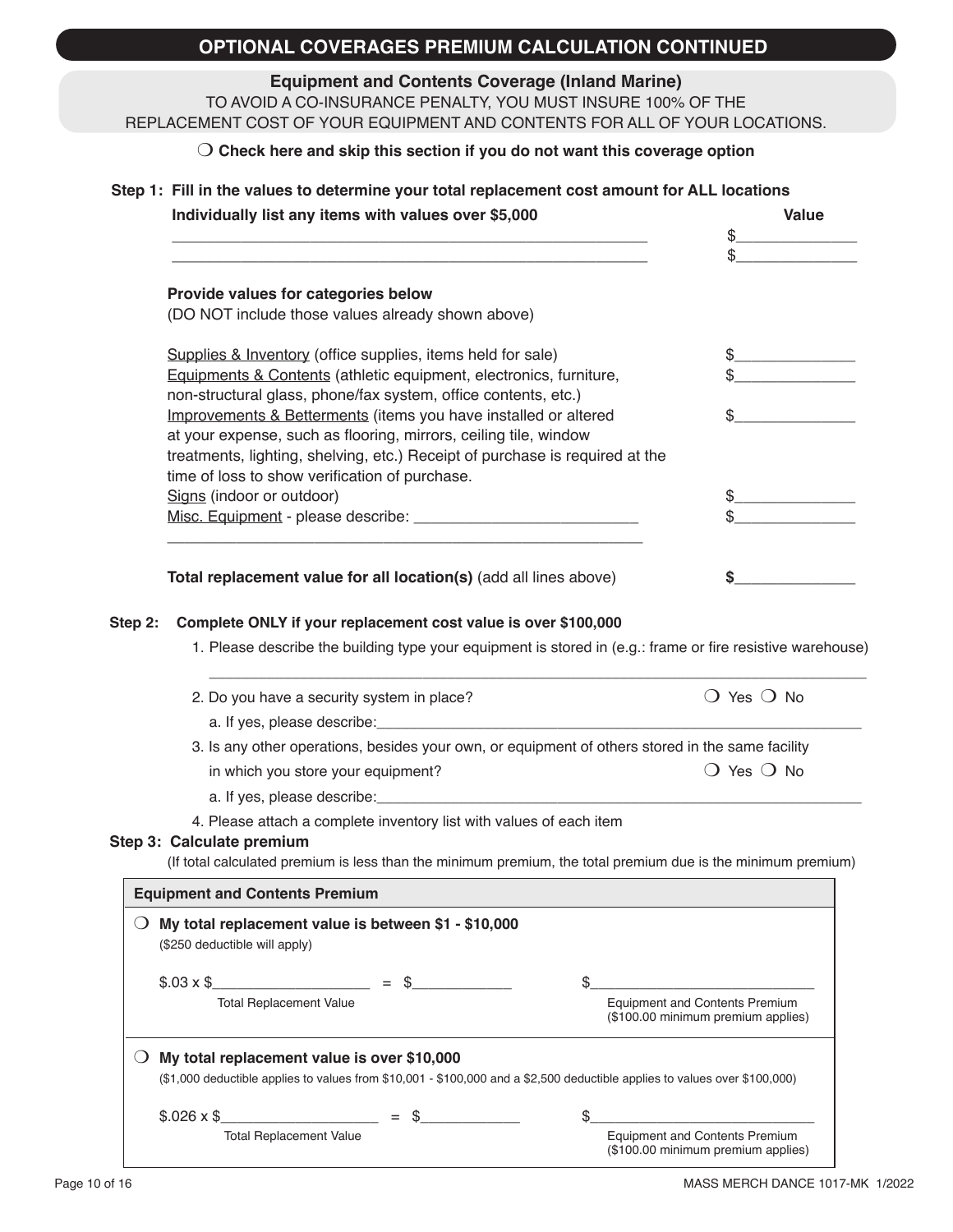# **CERTIFICATE REQUESTS**

| Once your enrollment form is approved, you will receive a Certificate of Insurance as evidence that coverage is bound.<br>Complete this section if you require additional certificates listing a facility, property owner or similar third-party as an<br>additional insured on your policy. Provide a separate request for each additional certificate needed.                                                   |  |
|-------------------------------------------------------------------------------------------------------------------------------------------------------------------------------------------------------------------------------------------------------------------------------------------------------------------------------------------------------------------------------------------------------------------|--|
| Note: Please request all additional insureds needed for this policy term. Additional insureds from the expiring policy term will not be<br>automatically renewed.                                                                                                                                                                                                                                                 |  |
| 1. When is this certificate needed? : $\frac{1}{\sqrt{1-\frac{1}{2}}}\frac{1}{\sqrt{1-\frac{1}{2}}}}$                                                                                                                                                                                                                                                                                                             |  |
| 2. This certificate is for: $\bigcirc$ General Liability Coverage $\bigcirc$ Equipment & Contents/Inland Marine Coverage (if applicable)                                                                                                                                                                                                                                                                          |  |
| 3. What is the additional insured's relationship to you? $\bigcirc$ Owner/manager/lessor of premises (facility or venue)<br>$\bigcirc$ Sponsor $\bigcirc$ Co-promoter $\bigcirc$ Lessor of equipment/contents (liability) $\bigcirc$ Loss Payee (equipment/contents)<br>NOTE: The certificate holder will automatically be an Additional Insured for an Owner/manager/lessor, Sponsor or Co-Promoter relationship |  |
|                                                                                                                                                                                                                                                                                                                                                                                                                   |  |
|                                                                                                                                                                                                                                                                                                                                                                                                                   |  |
| 5. Does the certificate holder/additional insured require any special wording or endorsements? $\bigcirc$ Yes $\bigcirc$ No<br>If yes, check all that apply: $\bigcirc$ Primary/Noncontributory $\bigcirc$ Waiver of subrogation                                                                                                                                                                                  |  |
| NOTE: If you are not sure, please attach a copy of the insurance requirements/instructions you've received.                                                                                                                                                                                                                                                                                                       |  |
|                                                                                                                                                                                                                                                                                                                                                                                                                   |  |
|                                                                                                                                                                                                                                                                                                                                                                                                                   |  |

**The most common delay in certificate processing is caused by providing partial or incorrect name and/or instructions. Please check your request carefully before submitting.**

## **COVERAGE EXCLUSIONS**

The following notable exclusions are contained in the commercial general liability coverage provided by this program (note: state variations may apply). Abuse, molestation, or exploitation (unless reported to, approved by us, and the appropriate premium paid); Any adult-themed parties/meetings/trips, including but not limited to, parties/meetings, trips during which demonstration of products and/or services used in the adult entertainment industry take place; Asbestos; Childcare/ babysitting services; Commercial general liability standard exclusions (CG001 4/13 edition); Cap on losses from certified acts of terrorism; Communicable disease; Cryogenic chambers/therapy; Cyber incident, data compromise, and violation of statutes related to personal data; Cycling (other than stationary); Employment related practices; Fireworks; Fungi or bacteria; Gymnastic/tumbling classes/programs (unless reported to, approved by us, and appropriate premium paid); Instruction/activities held on or in open water (e.g.: lakes, ponds, ocean); Lead; Martial arts styles consisting of: the sport of boxing (contact/sparring), dim mak, haganah, kali/escrima, mixed martial arts, savate, sayoc kali, thai boxing/muay thai, training programs for law enforcement, public safety and military personnel, ultimate fighting/extreme fighting/cage fighting and the sport of wrestling; Massage therapy; Medical, therapy or health care services; Multi-passenger vehicles; Nuclear energy; Operations related, in whole or in part, to performance as an exotic dancer or any similar occupation in the adult entertainment industry; Parkour, obstacle course, ninja, free-running, tricking, urban gymnastics, extreme tumbling, or any similar type programs (unless reported to, approved by us, and appropriate premium paid); Salon services or indoor tanning; Saunas, steam rooms, Jacuzzis, hot tubs, whirlpools or spas; Sexually transmitted disease; Silica or silica-related dust; Specified recreational activities – Aircraft/hot air balloon; Airport; Amusement devices: The ownership, operation, maintenance or use of any device or equipment a person rides for enjoyment, including, but not limited to: mechanical or non-mechanical ride, slide, or water slide (including any ski or tow when used in conjunction with a water slide); inflatable recreational device (unless reported to, approved by us). This exclusion does not apply to video or computer games or any device that is specifically designated for the training or instruction of the activity for which you are enrolled; Animals; Bungee; Dunk tank; Haunted attraction; Performer (injury or death to any performer or entertainer during any activity, event or exhibition including but not limited to any stunt, concert, show or theatrical event. This exclusion does not apply to participants in any activity, event or exhibition that are part of the designated operations for which you are enrolled; Rodeo; Saddle animal; Snowmobile; Sports rehabilitation services/therapy; Swimming pools (unless reported to, and approved by us, and the appropriate premium paid); The sale or distribution of medicinal, herbal and/or nutritional products; Total pollution with a building heating, cooling & dehumidifying equipment exception and hostile fire exception; Transportation of participants; Unmanned aircraft; Use of projectile weapons including, but not limited to firearms and tasers, and defense sprays; Use of sharpened/bladed weapons; Those operations listed as ineligible: Acrobatic and circus skills training; Ballroom rental facilities; Banquet and reception halls; Cabarets; Dance halls; Discotheques; Nightclubs; Production companies; Professional dance companies; Professional touring companies; Trampoline parks/facilities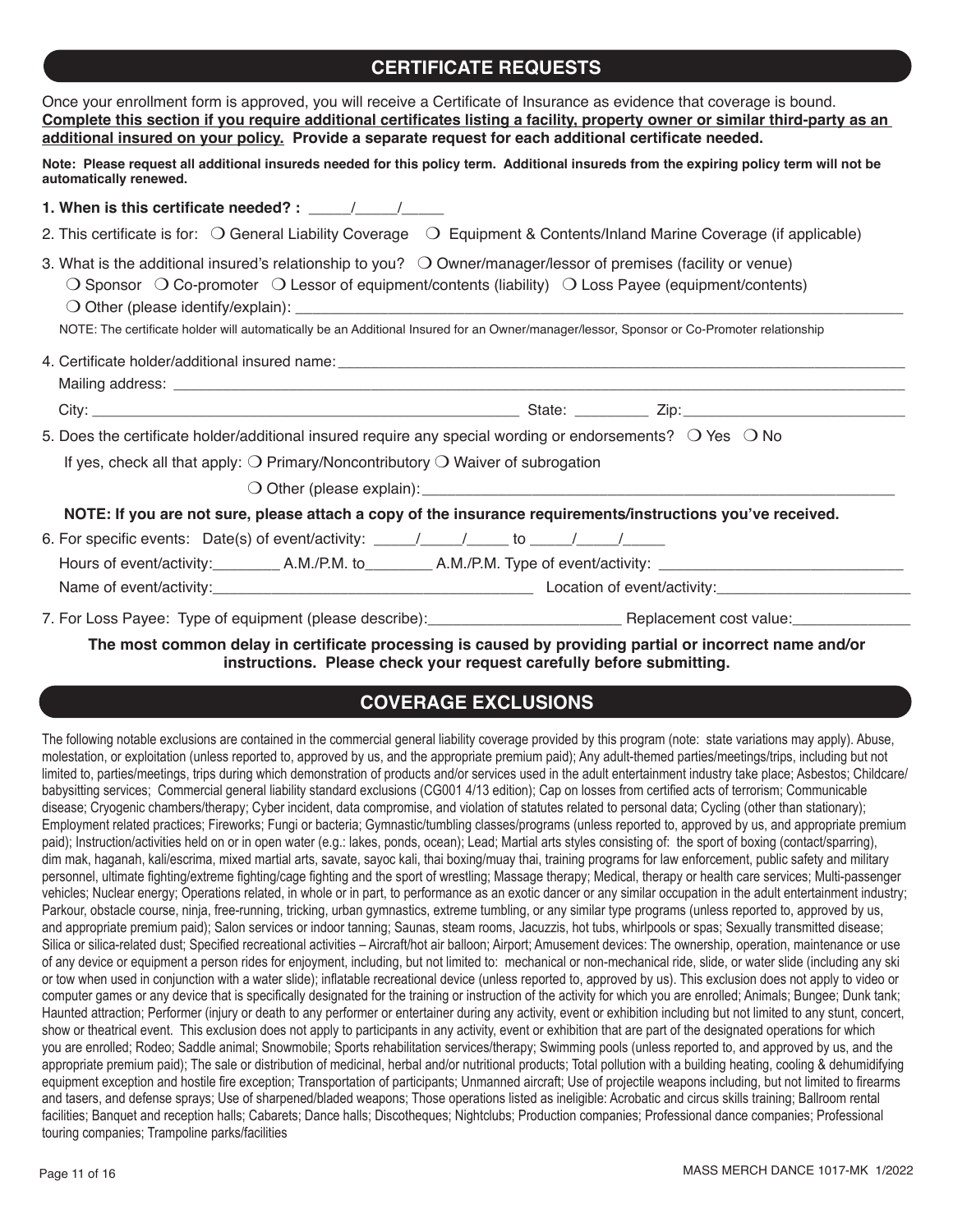| <b>TOTAL COST SUMMARY</b>                                                                                                                            |         |     |  |  |  |
|------------------------------------------------------------------------------------------------------------------------------------------------------|---------|-----|--|--|--|
| <b>Program Premium</b> (from page 8)                                                                                                                 | \$      |     |  |  |  |
| <b>OPTIONAL COVERAGES:</b>                                                                                                                           |         |     |  |  |  |
| Non-registered Member and/or Birthday/Social Party Premium (from page 8)                                                                             | \$      |     |  |  |  |
| Sexual Abuse/Sexual Molestation Premium (from page 9) - Optional Coverage<br>○ \$100,000 Defense Reimbursement Only OR ○ \$1,000,000 Liability Limit | \$      |     |  |  |  |
| Equipment and Contents Premium (from page 10) - Optional Coverage                                                                                    | \$      |     |  |  |  |
| <b>Premium subtotal</b> (add all lines above)                                                                                                        | \$      | (A) |  |  |  |
| Risk Purchasing Group Administration Fee (Required)                                                                                                  | \$15.00 | (B) |  |  |  |
| <b>Total Cost Due</b> (add lines $A + B$ )                                                                                                           | \$      |     |  |  |  |

# **Electronic Signature Disclosure and Consent PLEASE READ, COMPLETE #9 BELOW, AND SIGN ON PAGE 13**

#### **Electronic Signature Disclosure and Consent**

The Electronic Signatures in Global and National Commerce Act (15 U.S.C. § 7001, et seq.) provides that a signature, contract or other record may not be denied legal effect, validity or enforceability solely because it is in electronic form or because an electronic signature was used in a transaction.

K&K Insurance Group (K&K), whether on its own behalf, and/or on behalf of an insurer and/or third parties, may utilize the internet, email, cloud services, digital storage, digital media or similar electronic means to transmit Policy Documents to its clients. This Agreement informs you of your rights when we are delivering and you are receiving such documents from us electronically.

By agreeing to proceed with this transaction, you acknowledge and consent to the following:

 $\frac{1}{\sqrt{2}}$  ,  $\frac{1}{\sqrt{2}}$  ,  $\frac{1}{\sqrt{2}}$  ,  $\frac{1}{\sqrt{2}}$  ,  $\frac{1}{\sqrt{2}}$  ,  $\frac{1}{\sqrt{2}}$  ,  $\frac{1}{\sqrt{2}}$  ,  $\frac{1}{\sqrt{2}}$  ,  $\frac{1}{\sqrt{2}}$  ,  $\frac{1}{\sqrt{2}}$  ,  $\frac{1}{\sqrt{2}}$  ,  $\frac{1}{\sqrt{2}}$  ,  $\frac{1}{\sqrt{2}}$  ,  $\frac{1}{\sqrt{2}}$  ,  $\frac{1}{\sqrt{2}}$ 

- 1. I hereby voluntarily consent to proceeding with this transaction, and all subsequent actions related to this transaction, electronically.
- 2. I understand that further documents relating to this insurance purchased through K&K, including but not limited to correspondence, communications, confirmations, requests for premium payments and policy documents, may, to the extent permitted by law, be transmitted by electronic means to me, including by e-mail sent to the e-mail address I have provided as part of this transaction and/or my on-line registration. I consent to such documents being provided to me electronically.
- 3. Notwithstanding paragraph 2, any notice of cancellation shall be sent to me by mailing to the address I have provided as part of my registration and/or application for insurance, or to such other address for which I have provided notice pursuant to the terms of the policy.
- 4. Any change or revision to the e-mail address or other electronic contact information which I have provided as part of this transaction and/or my on-line registration process shall be requested by me by faxing, emailing or by mailing a written notice to: K&K Insurance; 1712 Magnavox Way; Fort Wayne, IN 46804.
- 5. I understand that I have the right to obtain a paper copy of any electronic record provided to me pursuant to this transaction or any subsequent transaction involving my coverage by mailing a written request to the address provided in paragraph 4.
- 6. In order to access the electronic records provided, the following hardware and software are required: (a) a personal computer or other device through which Internet access is available, (b) an Internet connection, (c) an e-mail account with an Internet service provider, and (d) Adobe Acrobat Reader.
- 7. I understand that I have the right and option to withdraw my consent to the receipt of further electronic documents at any time by faxing, emailing, or mailing a written request to the address provided in paragraph 4. By withdrawing my consent to electronic delivery of documents I understand that I will receive a paper copy of future policy documentation.
- 8. Information relating to this transaction is subject to the terms of our privacy statement, a copy of which is provided at www.kandkinsurance.com.
- 9. DOCUMENT DELIVERY. After this enrollment form is approved, you will receive a certificate of insurance showing evidence that coverage has been bound. When submitted through an insurance agent or broker, this coverage document will only be delivered to them. Additional certificate requests will be issued to the same person. Providing an email address in this application will be deemed consent to us to deliver documents and communication to you electronically.

If you **DO NOT** want to be emailed please check here and select your preferred method of document delivery.  $\bigcirc$ 

| $\sim$<br>un<br>ື | auu |  |
|-------------------|-----|--|
| Mail to:          | aur |  |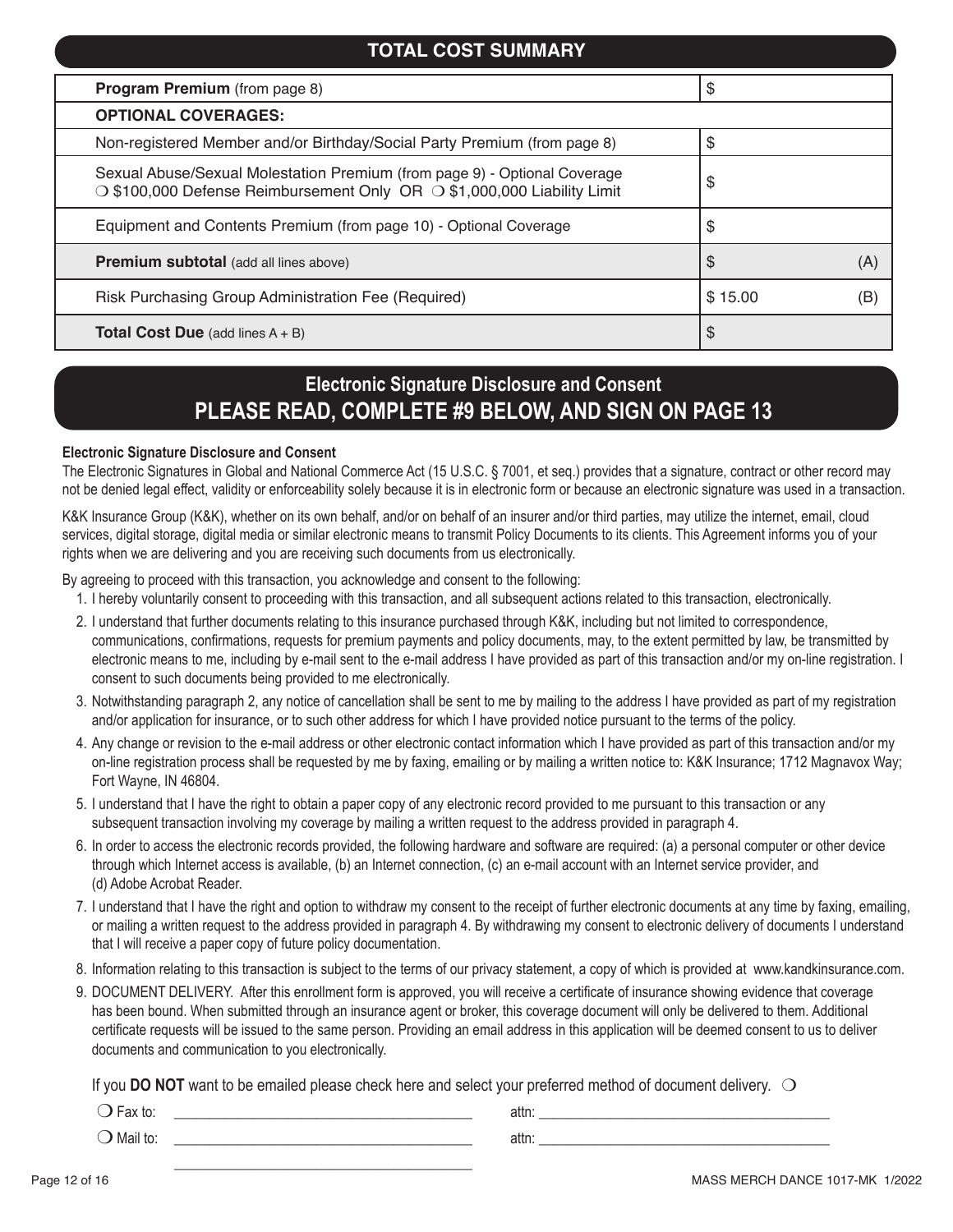## **COMPENSATION AND REPRESENTATION STATEMENT**

**Compensation and Other Disclosure Information:** K&K Insurance Group, Inc. ("K&K") is an insurance producer licensed in your state. Insurance producers are authorized by their license to confer with insurance purchasers about the benefits, terms and conditions of insurance contracts; to offer advice concerning the substantive benefits of particular insurance contracts; to sell insurance; and to obtain insurance for purchasers. The role of the producer in any particular transaction involves one or more of these activities. Compensation will be paid to the producer, based on the insurance contract the producer sells. Depending on the insurer(s) and insurance contract(s) the purchaser selects, compensation will be paid by the insurer(s) selling the insurance contract or by another third party. Such compensation may vary depending on a number of factors, including the insurance contract(s) and the insurer(s) the purchaser selects. In addition, K&K may charge a fee for administrative services. Your signature on your application, quote form, check, credit card and/or other authorization for payment of your premium, will be deemed to signify your consent to and acceptance of the terms and conditions including the compensation, as disclosed above, that is to be received by K&K. The insurance purchaser may obtain information about compensation expected to be received by the producer based in whole or in part on the sale of insurance to the purchaser, and compensation expected to be received based in whole or in part of any alternative quotes presented to the purchaser by the producer, by emailing a written request to warranty@kandkinsurance.com.

In addition, premiums paid by clients to K&K for remittance to insurers, client refunds and claim payments paid to K&K by insurance companies for remittance to clients are deposited into fiduciary accounts in accordance with applicable insurance laws until they are due to be paid to the insurance company or Client. Subject to such laws and the applicable insurance company's consent, where required, K&K will retain the interest or investment income earned while such funds are on deposit in such accounts.

In placing, renewing, consulting on or servicing your insurance coverages K&K and its affiliates may participate in contingent commission arrangements with insurance companies that provide for additional contingent compensation, if, for example, certain underwriting, profitability, volume or retention goals are achieved. Such goals are typically based on the total amount of certain insurance coverages placed by K&K with the insurance company or the overall performance of the policies placed with that insurance company, not on an individual policy basis. As a result, K&K may be considered to have an incentive to place your insurance coverages with a particular insurance company. Where K&K participates in contingent commission arrangements with insurance companies, K&K may be entitled to additional commission in the range of 0 to 5% depending upon whether and when specified thresholds are achieved.

Our liability to you, in total, for the duration of our business relationship for any and all damages, costs, and expenses (including but not limited to attorneys' fees), whether based on contract, tort (including negligence), or otherwise, in connection with or related to our services (including a failure to provide a service) that we provide in total shall be limited to the lesser of \$2,500,000 or the singular annual limit of the policy of insurance procured by us on your behalf from which your damages arise.

This liability limitation applies to you, our client, and extends to our client's parent(s), affiliates, subsidiaries, and their respective directors, officers, employees and agents (each a "Client Group Member" of the "Client Group") wherever located that seek to assert claims against K&K, and its parent(s), affiliates, subsidiaries and their respective directors, officers, employees and agents (each an "K&K Group Member" of the "K&K Group"). Nothing in this liability limitation section implies that any K&K Group Member owes or accepts any duty or responsibility to any Client Group Member.

If you or any of your Group Members asserts any claims or makes any demands against us or any K&K Group Member for a total amount in excess of this liability limitation, then you agree to indemnify K&K for any and all liabilities, costs, damages and expenses, including attorneys' fees, incurred by K&K or any K&K Group Member that exceeds this liability limitation.

Aon Corporation, our ultimate parent company, and its affiliates have from time to time sponsored and invested in insurance and reinsurance companies. While we generally undertake such activities with a view to creating an orderly flow of capacity for our clients, we also seek an appropriate return on our investment. These investments, for which Aon is generally at-risk for potential price loss, typically are small and range from fixed-income to common stock transactions. In such case, the gains or losses we make through your investments could potentially be linked, in part, to the results of treaties or policies transacted with you. Please visit the Aon website at http://www.aon.com/market relationships for a current listing of insurance and reinsurance carriers in which Aon Corporate and its affiliates hold any ownership interest.

### **Representation Statement**

The undersigned authorized officer of the applicant declares that the statements set forth herein are true to the best of his or her knowledge. The undersigned authorized officer agrees that if the information supplied on the application changes between the date of the application and the effective date of the insurance, he/she (undersigned) will immediately notify the insurer of such changes, and the insurer may withdraw or modify any outstanding quotations and/or authorization or agreement to bind the insurance. Signing of this application does not bind the applicant to the insurer to complete the insurance.

I am aware that accurate reporting is required for premium calculation and that my books and records, as they relate to this coverage, may be examined or audited by the company at any time during the coverage period and up to three years thereafter. I acknowledge that intentional misrepresentation or misreporting may jeopardize coverage and that the company reserves the right to decline/void any ineligible coverage.

I further acknowledge that, I have reviewed all information provided with this enrollment form and understand the exclusions which apply, as well as the activities and operations for which coverage is not provided.

| <b>Applicant name</b> (from page 6):      |        |
|-------------------------------------------|--------|
| Applicant or agent signature: <u>&gt;</u> | Date:  |
| Printed name:                             | Title: |

**If an agent:** Check here to acknowledge you are signing on behalf of the named insured  $\bigcirc$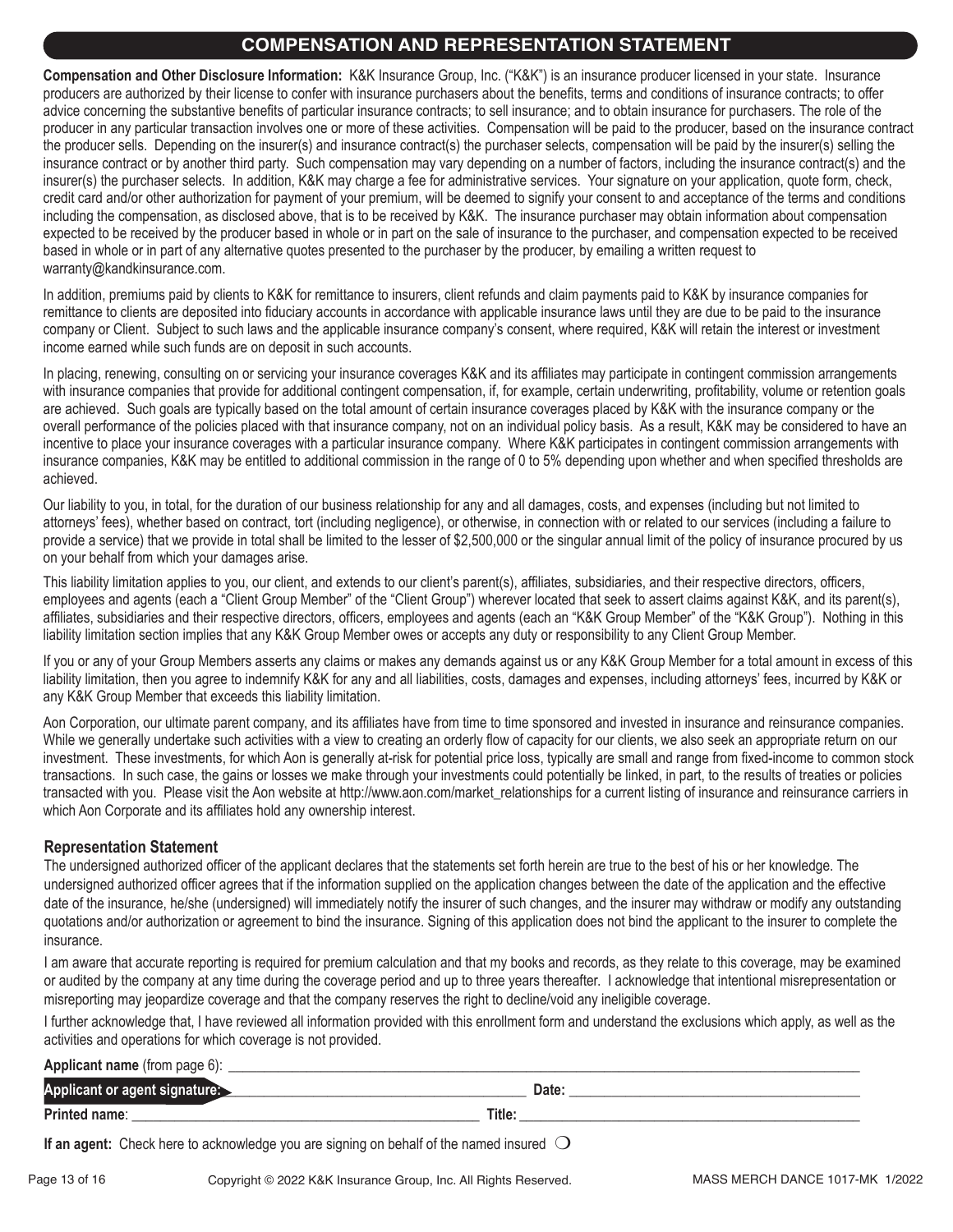## **ATTENTION: AGENTS**

**AGENTS: YOU MUST COMPLETE THE ATTACHED WARRANTY SECTION BELOW. Enrollments cannot be accepted unless this section is completed.**

Please complete the information below.

| Agency name: Agency name:        |         | Agent/contact name: |                          |     |
|----------------------------------|---------|---------------------|--------------------------|-----|
| Agency complete mailing address: |         |                     |                          |     |
|                                  | Address | Citv                | State                    | Zip |
|                                  |         |                     | Agency fax: $(\_\_\_\_)$ |     |
| Agent/contact e-mail address: _  |         |                     | Tax I.D.                 |     |

I represent and warrant as an insurance producer that I currently maintain, and will maintain, all individual, corporate or agency licenses or permits to conduct insurance business in the state coverage for this insured is being written. I further represent and warrant that I currently maintain errors and omissions insurance with a minimum limit of \$1,000,000 for myself, my officers, and employees. If requested by K&K, I will provide K&K with reasonably satisfactory evidence of all of the above mentioned items.

**Note:** Agents do not have authority to issue binders or a certificate of insurance on behalf of this program. A 10% commission is available to licensed agents for this program. Please remit net payment. Commissions will not be calculated on any fees added to the total program.

| l Ad<br>والمتواجه والمستقلقات والمتناقص | Dalc |
|-----------------------------------------|------|
|-----------------------------------------|------|

## **COSTS ARE 20% FULLY EARNED AND NON-REFUNDABLE/NON-TRANSFERABLE ONCE COVERAGE BEGINS\* COVERAGE IS CONTINGENT UPON RECEIPT OF PAYMENT AND A FULLY COMPLETED ENROLLMENT FORM. NO COVERAGE WILL BE DEEMED IN EFFECT UNTIL THE ACCURATE PAYMENT IS RECEIVED BY THE COMPANY OR THEIR REPRESENTATIVE. CANCELLATIONS/CHANGES CAN ONLY BE MADE BY THE NAMED INSURED.**

\*See page 4. Sexual Abuse/Sexual Molestation options are 100% fully earned at inception.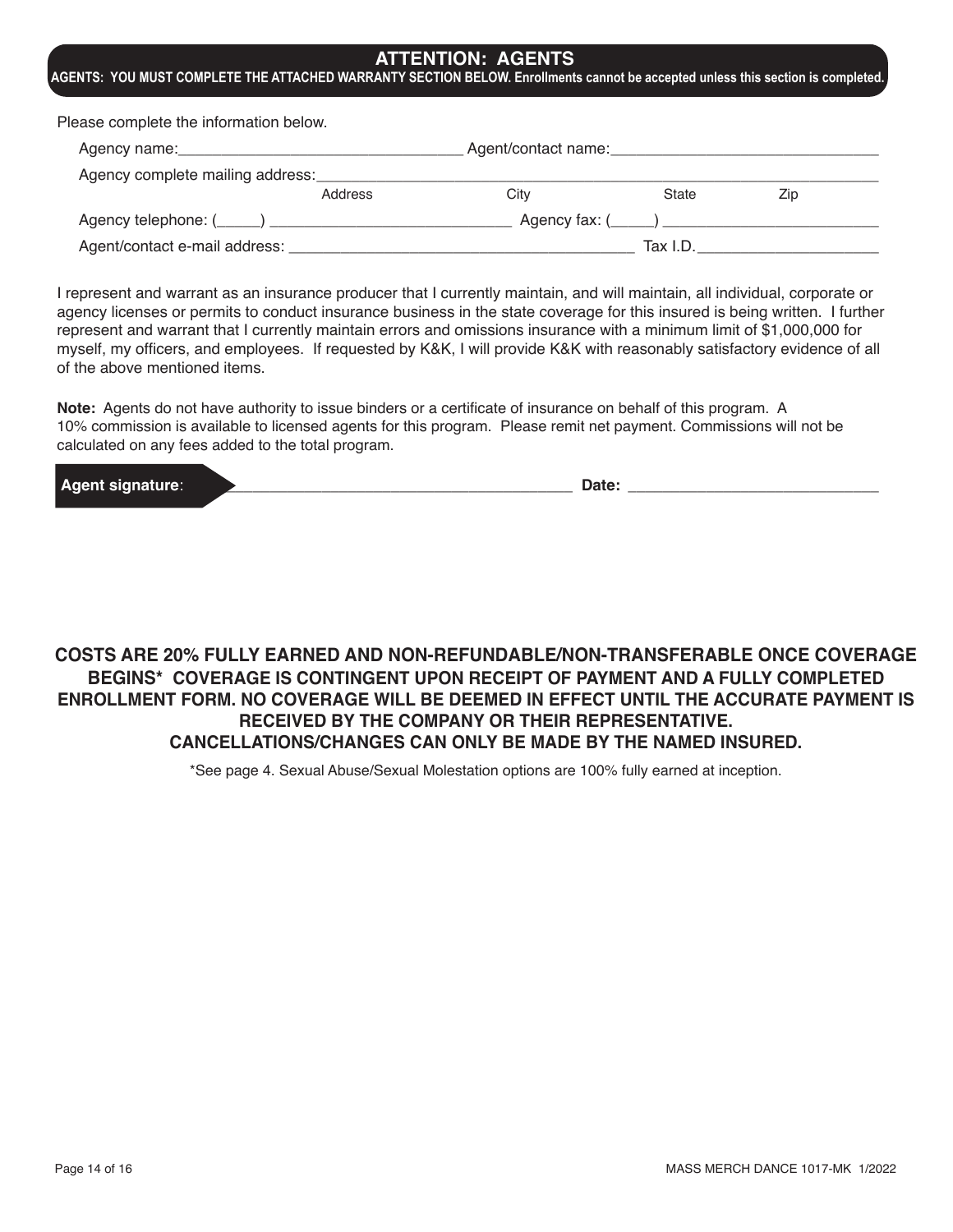## **IMPORTANT INFORMATION. PLEASE READ.**

## **Fair Credit Report Act Notice**

Personal information about you, including information from a credit or other investigative report, may be collected from persons other than you in connection with this application for insurance and subsequent amendments and renewals. Such information as well as other personal and privileged information collected by us or our agents may in certain circumstances be disclosed to third parties without your authorization. Credit scoring information may be used to help determine either your eligibility for insurance or the premium you will be charged. We may use a third party in connection with the development of your score. You have the right to review your personal information in our files and can request correction of any inaccuracies. A more detailed description of your rights and our practices regarding such information is available upon request. Contact your agent or broker for instructions on how to submit a request to us

## **Fraud Warning**

**Applicable in AL, AR, DC, LA, MD, NM, RI and WV:** Any person who knowingly (or willfully)\* presents a false or fraudulent claim for payment of a loss or benefit or knowingly (or willfully)\* presents false information in an application for insurance is guilty of a crime and may be subject to fines and confinement in prison. \*Applies in MD only.

**Applicable in CO:** It is unlawful to knowingly provide false, incomplete, or misleading facts or information to an insurance company for the purpose of defrauding or attempting to defraud the company. Penalties may include imprisonment, fines, denial of insurance and civil damages. Any insurance company or agent of an insurance company who knowingly provides false, incomplete, or misleading facts or information to a policyholder or claimant for the purpose of defrauding or attempting to defraud the policyholder or claimant with regard to a settlement or award payable from insurance proceeds shall be reported to the Colorado Division of Insurance within the Department of Regulatory Agencies.

**Applicable in FL and OK:** Any person who knowingly and with intent to injure, defraud, or deceive any insurer files a statement of claim or an application containing any false, incomplete, or misleading information is guilty of a felony (of the third degree)\*. \*Applies in FL only.

**Applicable in KS:** Any person who, knowingly and with intent to defraud, presents, causes to be presented or prepares with knowledge or belief that it will be presented to or by an insurer, purported insurer, broker or any agent thereof, any written, electronic, electronic impulse, facsimile, magnetic, oral, or telephonic communication or statement as part of, or in support of, an application for the issuance of, or the rating of an insurance policy for personal or commercial insurance, or a claim for payment or other benefit pursuant to an insurance policy for commercial or personal insurance which such person knows to contain materially false information concerning any fact material thereto; or conceals, for the purpose of misleading, information concerning any fact material thereto commits a fraudulent insurance act.

**Applicable in KY, NY, OH and PA:** Any person who knowingly and with intent to defraud any insurance company or other person files an application for insurance or statement of claim containing any materially false information or conceals for the purpose of misleading, information concerning any fact material thereto commits a fraudulent insurance act, which is a crime and subjects such person to criminal and civil penalties (not to exceed five thousand dollars and the stated value of the claim for each such violation)\*. \*Applies in NY only.

**Applicable in ME, TN, VA and WA:** It is a crime to knowingly provide false, incomplete or misleading information to an insurance company for the purpose of defrauding the company. Penalties (may)\* include imprisonment, fines and denial of insurance benefits. \*Applies in ME only.

**Applicable in MN:** A person who files a claim with intent to defraud or helps commit a fraud against an insurer is guilty of a crime.

**Applicable in NJ:** Any person who includes any false or misleading information on an application for an insurance policy is subject to criminal and civil penalties.

**Applicable in OR:** Any person who knowingly and with intent to defraud or solicit another to defraud the insurer by submitting an application containing a false statement as to any material fact may be violating state law.

**Applicable in VT:** Any person who knowingly presents a false statement in an application for insurance may be guilty of a criminal offense and subject to penalties under state law.

Applicable in all other states: Any person who knowingly and with intent to defraud any insurance company or other person files an application for insurance or statement of claim containing any materially false information or conceals for the purpose of misleading, information concerning any fact material thereto commits a fraudulent insurance act, which is a crime and subjects such person to criminal and civil penalties.